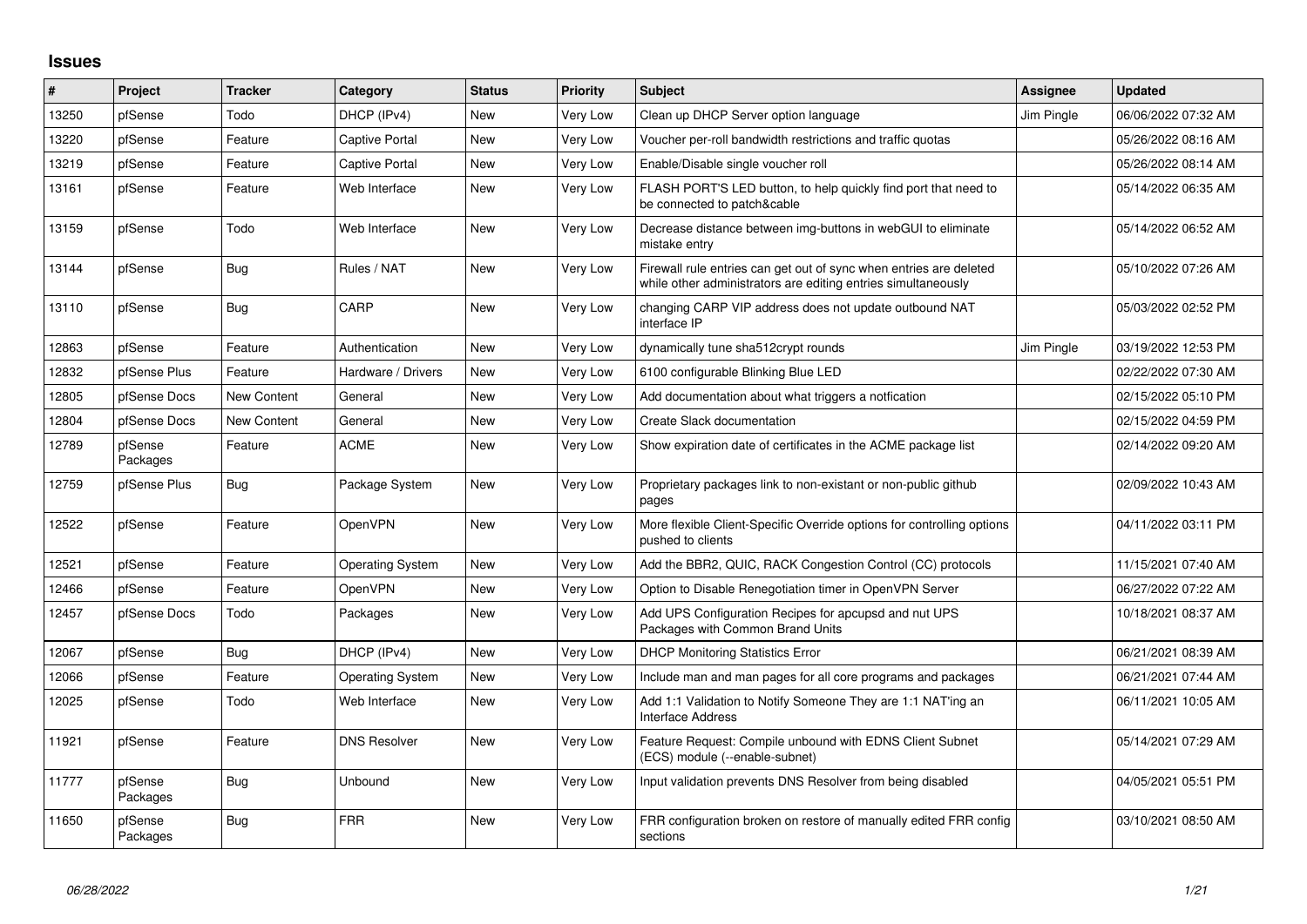| #     | Project             | <b>Tracker</b> | Category                 | <b>Status</b> | <b>Priority</b> | Subject                                                                                                  | <b>Assignee</b> | <b>Updated</b>      |
|-------|---------------------|----------------|--------------------------|---------------|-----------------|----------------------------------------------------------------------------------------------------------|-----------------|---------------------|
| 11493 | pfSense<br>Packages | Bug            | Zabbix                   | New           | <b>Very Low</b> | After upgrade zabbix proxy wont start                                                                    |                 | 02/21/2021 05:31 AM |
| 11490 | pfSense<br>Packages | Bug            | Service Watchdog         | New           | Very Low        | Service Watchdog - Impacts Reboots and Package Updates                                                   |                 | 02/22/2021 12:07 PM |
| 11418 | pfSense             | <b>Bug</b>     | <b>IPsec</b>             | New           | Very Low        | 'NAT-T: Force' is broken for IPv6 IPsec                                                                  |                 | 02/16/2021 08:25 AM |
| 11266 | pfSense<br>Packages | Feature        | AutoConfigBackup         | New           | Very Low        | Give an option to list restore point in "reverse" order/latest at the<br>top.                            |                 | 01/19/2021 06:58 PM |
| 11169 | pfSense             | Feature        | Interfaces               | <b>New</b>    | Very Low        | Changing interface index order                                                                           |                 | 12/17/2020 05:44 AM |
| 11165 | pfSense<br>Packages | Feature        | OpenVPN Client<br>Export | New           | Very Low        | OpenVPN Exporter - Allow for name customization                                                          |                 | 07/10/2021 12:58 PM |
| 11145 | pfSense Docs        | Correction     | Virtualization           | New           | Very Low        | Feedback on pfSense Configuration Recipes - Virtualizing<br>pfSense with Hyper-V                         | Jim Pingle      | 03/06/2021 04:14 PM |
| 11000 | pfSense<br>Packages | Bug            | haproxy                  | <b>New</b>    | Very Low        | haproxy deprecated trick suggested                                                                       |                 | 12/23/2020 02:55 PM |
| 10831 | pfSense<br>Packages | Feature        | New Package<br>Request   | <b>New</b>    | Very Low        | Integration of nntp-proxy into pfsense                                                                   |                 | 08/13/2020 09:09 AM |
| 10802 | pfSense             | Feature        | DHCP (IPv4)              | <b>New</b>    | Very Low        | Seperator for DHCP Static Mapped leases                                                                  |                 | 07/31/2020 10:30 AM |
| 10732 | pfSense             | Feature        | <b>High Availability</b> | New           | Very Low        | Warning banner for secondary HA node                                                                     |                 | 12/23/2021 03:34 AM |
| 10731 | pfSense             | Feature        | <b>XMLRPC</b>            | <b>New</b>    | Very Low        | XML-sync primary/secondary config flag                                                                   |                 | 07/06/2020 03:52 PM |
| 10701 | pfSense             | Bug            | Web Interface            | New           | <b>Very Low</b> | Firewall Log too wide with Rule Description Column                                                       |                 | 06/25/2020 07:36 AM |
| 10645 | pfSense             | Feature        | Package System           | New           | Very Low        | Choosing active repo after restoring config but before starting pkgs<br>auto-installing                  |                 | 09/22/2020 01:04 PM |
| 10570 | pfSense<br>Packages | Feature        | OpenVPN Client<br>Export | <b>New</b>    | Very Low        | OpenVPN Export for iOS should use .ovpn12 for certs and private<br>key                                   |                 | 05/19/2020 10:12 AM |
| 10467 | pfSense             | Feature        | Notifications            | New           | <b>Very Low</b> | Email alert functionality for system health                                                              |                 | 05/21/2020 06:02 AM |
| 10446 | pfSense             | Feature        | Rules / NAT              | New           | Very Low        | VIP address is not shown in firewall rules                                                               |                 | 06/09/2022 02:07 PM |
| 10377 | pfSense<br>Packages | Feature        | FreeRADIUS               | <b>New</b>    | <b>Very Low</b> | Allow usage of TOTP (Google-Authenticator) without PIN                                                   |                 | 03/30/2020 11:43 AM |
| 10358 | pfSense<br>Packages | Feature        | <b>FRR</b>               | New           | Very Low        | <b>Stage FRR Configuration Changes</b>                                                                   |                 | 03/19/2020 06:48 AM |
| 10352 | pfSense             | Bug            | Authentication           | New           | <b>Very Low</b> | RADIUS authentication fails with MSCHAPv1 or MSCHAPv2 when<br>passwords contain international characters |                 | 06/20/2022 04:04 PM |
| 10290 | pfSense             | Feature        | Aliases / Tables         | New           | Very Low        | Firewall Aliases Add button on top of list                                                               |                 | 07/10/2021 01:03 PM |
| 10265 | pfSense<br>Packages | <b>Bug</b>     | Notes                    | New           | Very Low        | Adding a Note with malformed title will force system restore                                             |                 | 02/27/2020 10:12 AM |
| 10258 | pfSense             | Feature        | Certificates             | New           | Very Low        | allow to sign CA                                                                                         |                 | 02/20/2020 04:20 AM |
| 10250 | pfSense             | Feature        | DHCP (IPv4)              | New           | Very Low        | DHCP lease view by interface                                                                             |                 | 02/11/2020 07:47 AM |
| 10238 | pfSense             | Feature        | <b>Operating System</b>  | New           | Very Low        | Periodic Scrub of ZFS filesystem                                                                         |                 | 12/31/2020 03:02 PM |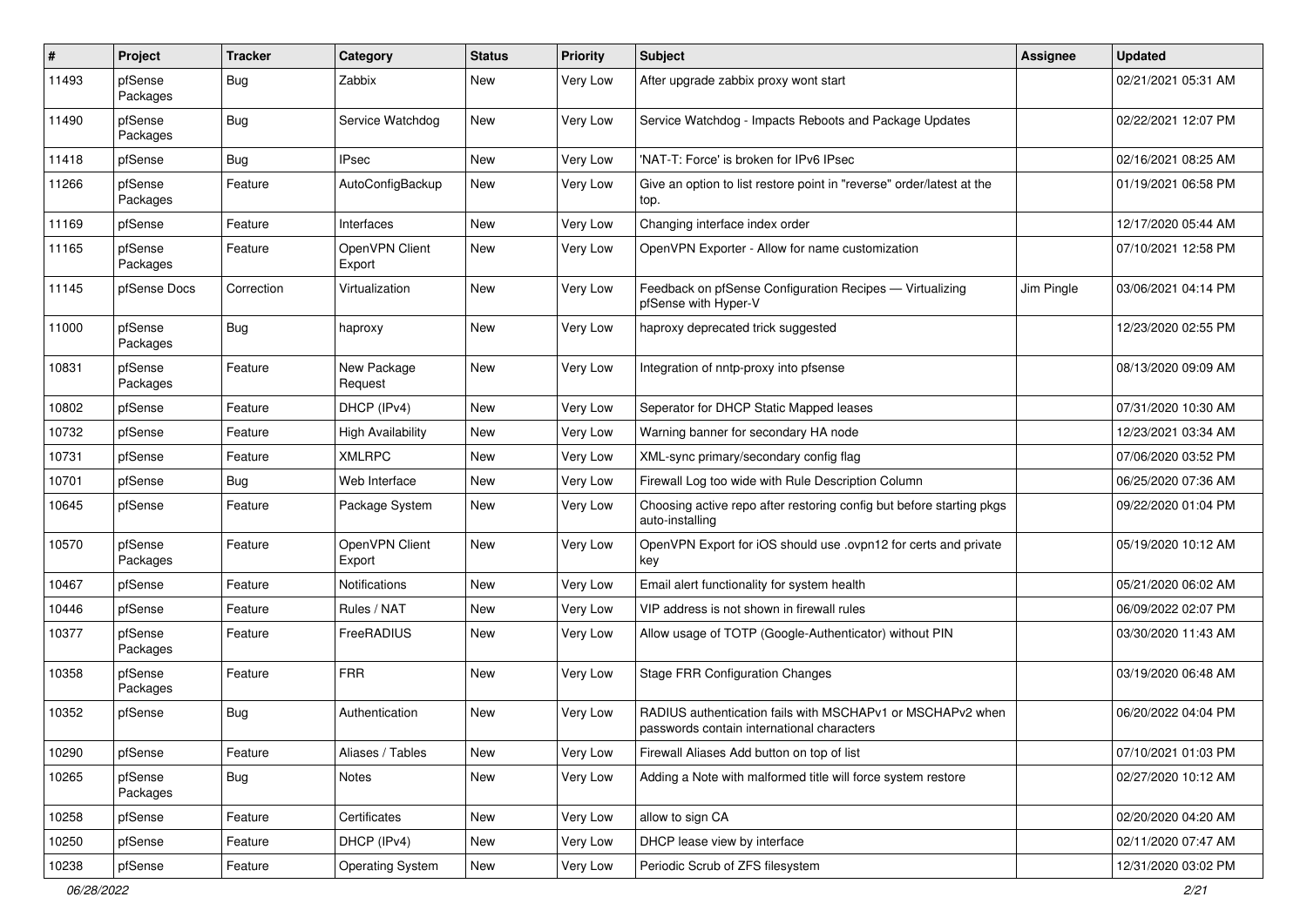| $\pmb{\#}$ | Project             | <b>Tracker</b> | Category                 | <b>Status</b> | <b>Priority</b> | <b>Subject</b>                                                                                    | Assignee                                     | <b>Updated</b>      |
|------------|---------------------|----------------|--------------------------|---------------|-----------------|---------------------------------------------------------------------------------------------------|----------------------------------------------|---------------------|
| 10199      | pfSense             | Todo           | Translations             | New           | Very Low        | Improve Spanish translation interface                                                             | <b>Aluisco Miquel</b><br>Ricardo<br>Mastrapa | 01/22/2020 09:22 AM |
| 9889       | pfSense             | Bug            | Certificates             | New           | Very Low        | CRL check for Intermediate CA CRLs fails                                                          | Jim Pingle                                   | 11/08/2019 11:03 AM |
| 9837       | pfSense             | Bug            | Interfaces               | <b>New</b>    | Very Low        | ipv6 is not completely disabled on the interfaces                                                 |                                              | 10/24/2019 01:16 AM |
| 9755       | pfSense             | Bug            | Package System           | New           | Very Low        | package description wrong link<br>https://www.freshports.org/security/openvpn-client-export       |                                              | 09/13/2019 07:22 AM |
| 9725       | pfSense<br>Packages | Feature        | <b>ACME</b>              | <b>New</b>    | Very Low        | Ability to use template variables in acme package                                                 |                                              | 09/04/2019 07:12 AM |
| 9648       | pfSense<br>Packages | Feature        | haproxy                  | New           | Very Low        | Multiple node Sync HAProxy configuration to backup CARP<br>members via XMLRPC.                    |                                              | 07/25/2019 10:04 AM |
| 9575       | pfSense             | Feature        | DHCP (IPv6)              | New           | Very Low        | RFC 7078 - Distributing Address Selection Policy Using DHCPv6                                     |                                              | 08/14/2019 02:39 PM |
| 9486       | pfSense<br>Packages | Bug            | softflowd                | New           | Very Low        | ifindex values used for softflowd are incorrect                                                   |                                              | 08/14/2019 02:30 PM |
| 9336       | pfSense             | Feature        | Notifications            | New           | Very Low        | Make Dynamic DNS update notification e-mail optional                                              |                                              | 02/18/2019 11:49 AM |
| 9183       | pfSense             | Bug            | <b>LAGG Interfaces</b>   | New           | Very Low        | OpenVPN Lagg Interface not working after restart or new start                                     |                                              | 08/21/2019 11:17 AM |
| 9141       | pfSense<br>Packages | Feature        | <b>FRR</b>               | New           | Very Low        | FRR xmlrpc                                                                                        | Jim Pingle                                   | 11/26/2018 07:49 AM |
| 9140       | pfSense             | Bug            | Logging                  | New           | Very Low        | Unexpected rule can be displayed when looking up filter log entry<br>with multiple matching rules |                                              | 08/19/2019 02:56 PM |
| 9012       | pfSense<br>Packages | Bug            | Squid                    | New           | Very Low        | Captive Portal authentication in Squid Proxy Server does not work                                 |                                              | 10/12/2019 05:06 AM |
| 8879       | pfSense             | Feature        | DHCP (IPv4)              | New           | Very Low        | DHCP options ADD force options                                                                    |                                              | 09/07/2018 09:14 AM |
| 8775       | pfSense             | Feature        | Authentication           | <b>New</b>    | Very Low        | Use SRV record for LDAP Authentication                                                            |                                              | 05/06/2020 07:49 AM |
| 8694       | pfSense             | Feature        | Authentication           | New           | Very Low        | Client CA Auth for PFSense WebGui                                                                 |                                              | 08/21/2019 09:25 AM |
| 8599       | pfSense             | Feature        | Rules / NAT              | New           | Very Low        | <b>IPv6</b> flow labels                                                                           |                                              | 07/16/2018 07:36 AM |
| 8464       | pfSense             | Bug            | Wireless                 | New           | Very Low        | Wireless USB card does not connect to WiFi automatically after<br>reboot/halt                     |                                              | 06/19/2020 03:44 AM |
| 8454       | pfSense<br>Packages | Bug            | arpwatch                 | New           | Very Low        | Arpwatch package break email notifications from other sources                                     |                                              | 06/23/2022 07:49 PM |
| 8270       | pfSense             | Todo           | Web Interface            | New           | Very Low        | Fix grammatically erroneous repetition                                                            |                                              | 01/11/2018 08:19 AM |
| 8233       | pfSense             | Bug            | <b>NAT Reflection</b>    | New           | Very Low        | NAT reflection back to originating host broken when using<br>FQDN-based IP aliases                |                                              | 08/21/2019 10:53 AM |
| 8161       | pfSense<br>Packages | Feature        | FreeRADIUS               | New           | Very Low        | Add virtual server support to FreeRadius                                                          |                                              | 12/05/2017 01:57 PM |
| 8157       | pfSense             | Bug            | Dashboard                | New           | Very Low        | Traffic Graph clutter from time to time                                                           |                                              | 12/03/2017 06:40 AM |
| 8148       | pfSense<br>Packages | Feature        | OpenVPN Client<br>Export | New           | Very Low        | OpenVPN - Output Windows Client .MSI Installer for GPO<br>deployment                              |                                              | 11/30/2017 01:24 PM |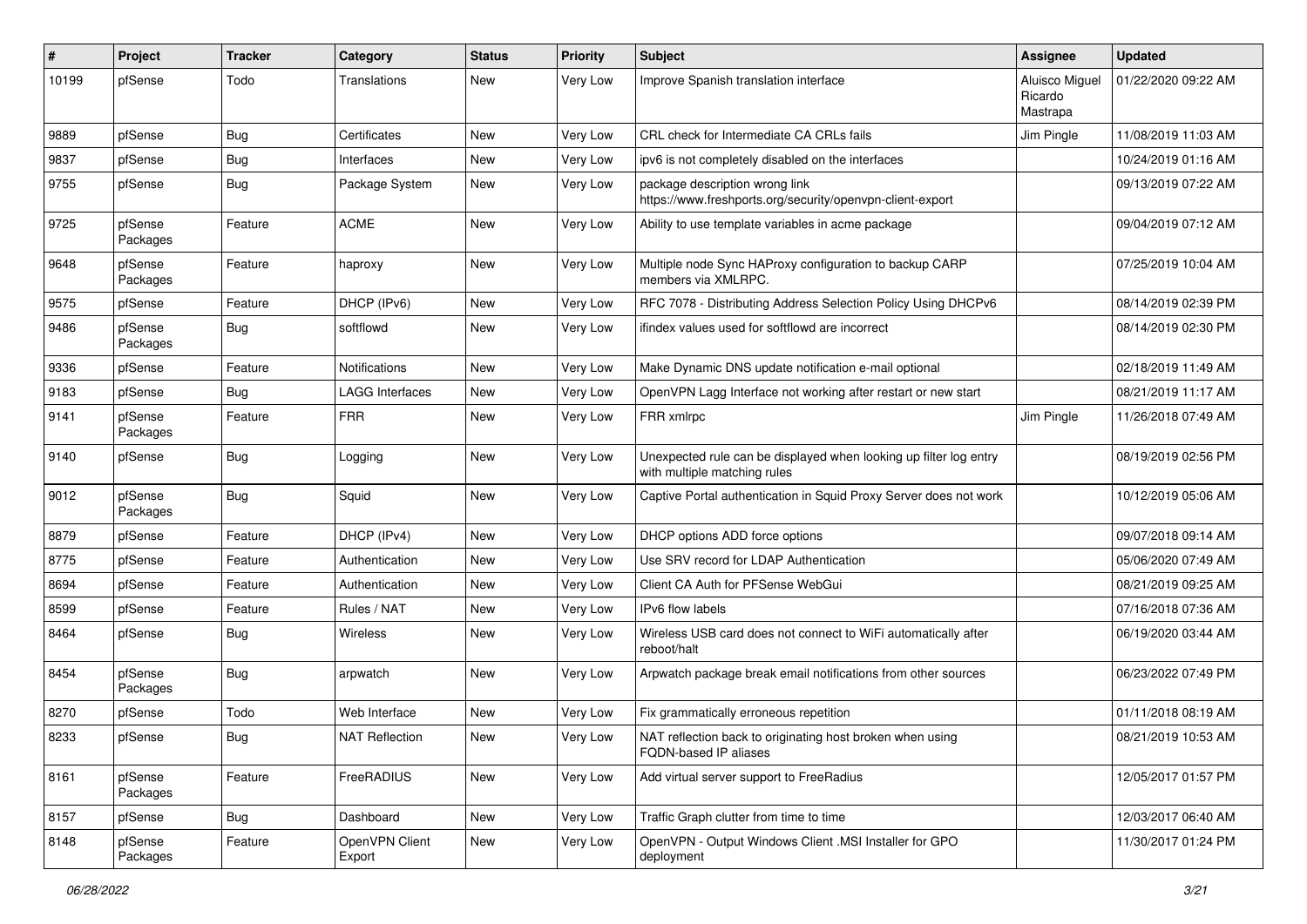| #     | Project             | <b>Tracker</b> | Category              | <b>Status</b>                 | <b>Priority</b> | Subject                                                                                                      | <b>Assignee</b>     | <b>Updated</b>      |
|-------|---------------------|----------------|-----------------------|-------------------------------|-----------------|--------------------------------------------------------------------------------------------------------------|---------------------|---------------------|
| 7934  | pfSense             | Feature        | Dashboard             | New                           | <b>Very Low</b> | format support phone# for international use                                                                  |                     | 10/12/2017 04:38 PM |
| 7857  | pfSense             | Bug            | Dashboard             | New                           | Very Low        | Interfaces Widget U/I fails to wrap IPV6 addresses when the string<br>is too wide for the widget             |                     | 08/13/2019 09:15 AM |
| 7718  | pfSense             | Feature        | <b>Dynamic DNS</b>    | New                           | Very Low        | Hostname for Custom DynDNS Updater.                                                                          |                     | 07/24/2017 10:05 AM |
| 7648  | pfSense             | Bug            | CARP                  | New                           | <b>Very Low</b> | SPAN ports on an interface renders CARP HA inoperative                                                       |                     | 06/14/2017 09:19 PM |
| 7608  | pfSense<br>Packages | Feature        | FreeRADIUS            | New                           | <b>Very Low</b> | Captive Portal amount of traffic Account + Free Radius+Mysql                                                 |                     | 05/28/2017 09:08 AM |
| 7030  | pfSense             | Feature        | Multi-WAN             | <b>New</b>                    | <b>Very Low</b> | New Feature Load Balance Per Amount Of GB                                                                    |                     | 08/13/2019 02:56 PM |
| 6804  | pfSense             | Feature        | Diagnostics           | New                           | Very Low        | Add row counter into Diagnostics -> Edit File                                                                |                     | 08/20/2019 03:44 PM |
| 6727  | pfSense             | Todo           | Web Interface         | <b>New</b>                    | <b>Very Low</b> | Missing file apple-touch-icon-precomposed.png?                                                               | Jared Dillard       | 08/18/2016 02:10 PM |
| 6647  | pfSense             | Todo           | Web Interface         | New                           | <b>Very Low</b> | <b>Enable Additional Security Headers</b>                                                                    |                     | 05/14/2021 01:09 AM |
| 6544  | pfSense             | Feature        | DHCP (IPv4)           | New                           | Very Low        | RFC 3046 DHCP Option 82 support (and RFC 3315/4649/4580 for<br>IPv6)                                         |                     | 07/13/2020 02:14 AM |
| 5835  | pfSense             | Feature        | OpenVPN               | <b>New</b>                    | <b>Very Low</b> | Improve OpenVPN client gateway detection in edge cases where<br>the remote does not send gateway information |                     | 03/20/2016 12:29 AM |
| 5735  | pfSense             | Feature        | Aliases / Tables      | New                           | Very Low        | Automaticaly add DHCP leases to alias list or make it readable in<br>selected fields                         |                     | 08/21/2019 11:01 AM |
| 1738  | pfSense             | Bug            | Backup / Restore      | New                           | Very Low        | Restore fails when username in backup is not matching                                                        |                     | 12/11/2021 07:51 PM |
| 895   | pfSense             | Feature        | <b>PPP</b> Interfaces | <b>New</b>                    | Very Low        | PPP subsystem MPPE/MPPC support                                                                              |                     | 09/10/2019 04:24 PM |
| 7553  | pfSense             | <b>Bug</b>     | <b>Captive Portal</b> | Confirmed                     | Very Low        | Captive portal on a parent interface blocks traffic on VLAN<br>interfaces too                                |                     | 08/19/2018 03:15 PM |
| 5091  | pfSense             | <b>Bug</b>     | Rules / NAT           | Confirmed                     | Very Low        | In rule creation destination ports fields (from and to) are too small<br>to read ports aliases names         |                     | 01/07/2020 07:48 AM |
| 4298  | pfSense             | Bug            | <b>SNMP</b>           | Assigned                      | Very Low        | Excessive errors from snmpd                                                                                  | Luiz Souza          | 09/13/2020 08:21 AM |
| 13272 | pfSense             | Bug            | <b>Captive Portal</b> | <b>Pull Request</b><br>Review | Very Low        | Voucher CSV output has leading space before voucher code                                                     | Jim Pingle          | 06/13/2022 10:27 AM |
| 13072 | pfSense             | Feature        | Traffic Shaper (ALTQ) | <b>Pull Request</b><br>Review | Very Low        | Matching background/font colors of queue values with dark theme.                                             |                     | 04/19/2022 07:32 AM |
| 12757 | pfSense             | <b>Bug</b>     | <b>Diagnostics</b>    | Pull Request<br>Review        | Very Low        | Clean up /etc/inc/filter.inc use of pfctl -F                                                                 |                     | 05/17/2022 02:18 PM |
| 11877 | pfSense             | Bug            | Web Interface         | <b>Pull Request</b><br>Review | Very Low        | Labels and description dissapear in firewall_schedule_edit.php                                               | <b>Viktor Gurov</b> | 05/17/2022 02:22 PM |
| 7996  | pfSense             | Bug            | Web Interface         | <b>Pull Request</b><br>Review | Very Low        | Unnecessary link tag in login page                                                                           | Marcos<br>Mendoza   | 06/26/2022 02:47 PM |
| 13294 | pfSense             | Feature        | Gateways              | New                           | Low             | Change gateway name                                                                                          |                     | 06/22/2022 06:07 PM |
| 13291 | pfSense Docs        | Todo           | Configuration         | New                           | Low             | Notification documentation                                                                                   |                     | 06/21/2022 10:22 AM |
| 13289 | pfSense             | Bug            | Backup / Restore      | New                           | Low             | Attempting to restore a 0 byte "config.xml" prints an error that the<br>file cannot be read                  |                     | 06/20/2022 10:46 AM |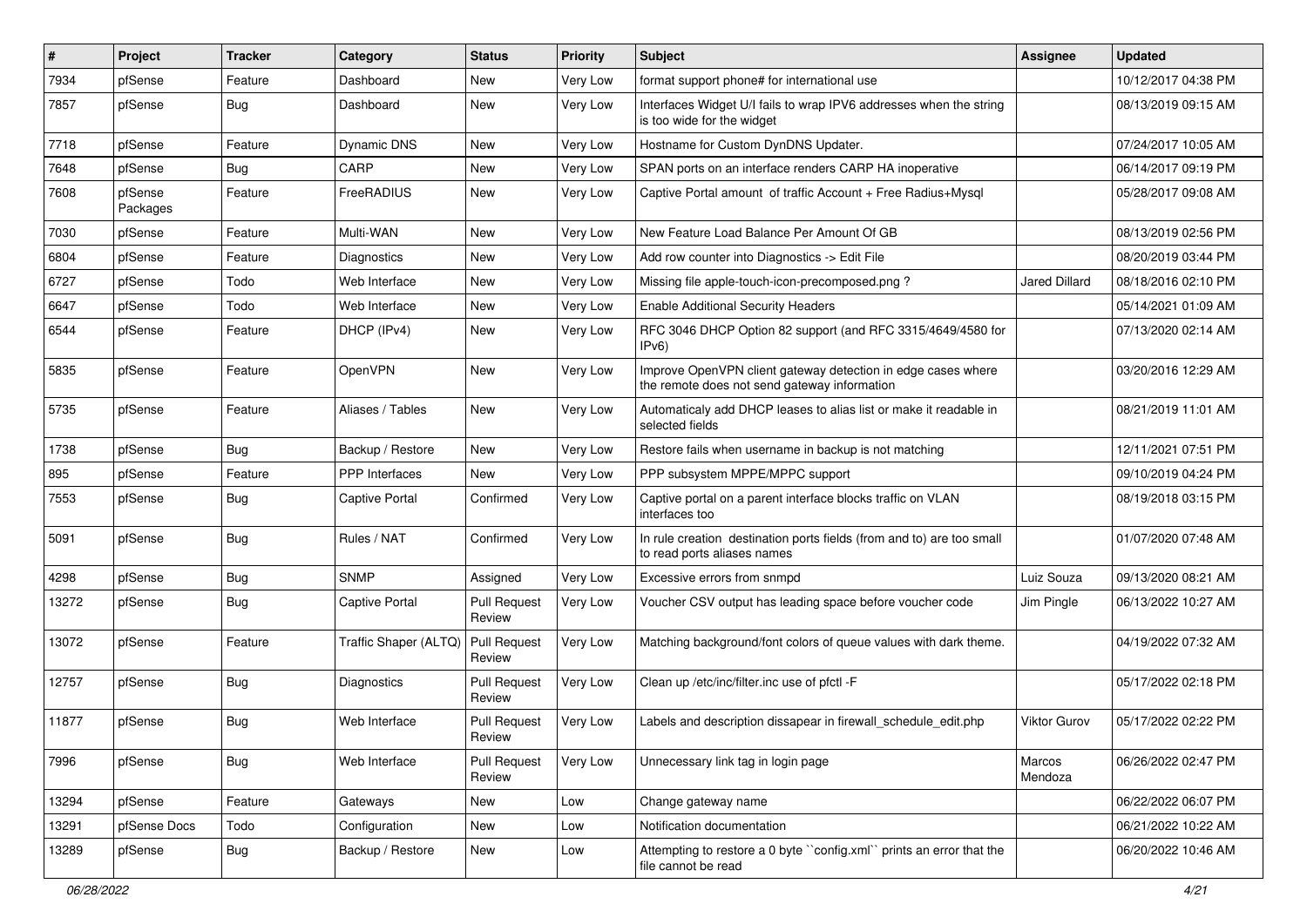| ∦     | Project             | <b>Tracker</b> | Category                    | <b>Status</b> | <b>Priority</b> | Subject                                                                                                      | <b>Assignee</b> | <b>Updated</b>      |
|-------|---------------------|----------------|-----------------------------|---------------|-----------------|--------------------------------------------------------------------------------------------------------------|-----------------|---------------------|
| 13263 | pfSense             | <b>Bug</b>     | DHCP (IPv4)                 | New           | Low             | Deleting a static DHCP entry when the related IP is not in the arp<br>table spams the log                    |                 | 06/10/2022 11:18 AM |
| 13247 | pfSense<br>Packages | <b>Bug</b>     | open-vm-tools               | New           | Low             | Open-VM-Tools service actions do not work                                                                    |                 | 06/05/2022 07:09 PM |
| 13209 | pfSense<br>Packages | <b>Bug</b>     | pfBlockerNG                 | New           | Low             | Parsing Filter log by pfBlockerNG creates IP Block log with<br>Source/Destination mixed up or wrong Direcion | Viktor Gurov    | 05/25/2022 03:50 AM |
| 13168 | pfSense             | Feature        | Dashboard                   | New           | Low             | Multiple Dashboard views for a single user                                                                   |                 | 05/16/2022 07:53 AM |
| 13000 | pfSense             | <b>Bug</b>     | <b>IPsec</b>                | New           | Low             | IPsec AES-GCM encryption algorithm "Key Length" field should be<br>labeled "ICV Length"                      |                 | 03/30/2022 07:40 AM |
| 12894 | pfSense Plus        | <b>Bug</b>     | Certificates                | New           | Low             | duplicating freshly created certificates through refreshing                                                  |                 | 03/03/2022 02:35 PM |
| 12850 | pfSense             | Bug            | Routing                     | New           | Low             | Console error during boot: "route: route has not been found"                                                 |                 | 02/22/2022 08:27 AM |
| 12813 | pfSense             | Feature        | Installer                   | New           | Low             | Recover extra data in the installer                                                                          |                 | 02/17/2022 07:52 AM |
| 12736 | pfSense<br>Packages | Feature        | pfBlockerNG                 | New           | Low             | Allow custom cron intervals                                                                                  |                 | 01/30/2022 08:55 PM |
| 12564 | pfSense             | Feature        | Aliases / Tables            | New           | Low             | add column to show that an Alias is in use by or not                                                         |                 | 12/04/2021 07:25 PM |
| 12551 | pfSense             | Feature        | <b>DNS Resolver</b>         | New           | Low             | Add ability to set DNS resolver search domain list                                                           |                 | 12/01/2021 11:18 AM |
| 12539 | pfSense             | <b>Bug</b>     | Interfaces                  | New           | Low             | Changing VLAN ID for LAN interface in assignments silently fails.                                            |                 | 11/23/2021 04:12 AM |
| 12393 | pfSense             | <b>Bug</b>     | Traffic Shaper (ALTQ)   New |               | Low             | Priority of qOthersLow higher than default queues                                                            |                 | 09/21/2021 02:48 PM |
| 12370 | pfSense             | Feature        | Rules / NAT                 | New           | Low             | Add limiters to Queue column on firewall rule list                                                           |                 | 09/14/2021 07:37 AM |
| 12369 | pfSense<br>Packages | Feature        | Mail report                 | New           | Low             | Skip If No Content issue                                                                                     |                 | 09/14/2021 06:40 AM |
| 12343 | pfSense             | Feature        | Diagnostics                 | New           | Low             | Real time traffic monitoring                                                                                 |                 | 09/06/2021 01:26 PM |
| 12248 | pfSense             | Feature        | Package System              | New           | Low             | Package Update Availability Notification                                                                     |                 | 11/28/2021 10:02 AM |
| 12214 | pfSense Docs        | Todo           | General                     | New           | Low             | Connect to WebGui.                                                                                           |                 | 08/05/2021 04:39 AM |
| 12183 | pfSense             | Regression     | Interfaces                  | New           | Low             | Changing MAC address for PPP parent interface stopped working                                                |                 | 04/20/2022 04:16 PM |
| 12178 | pfSense<br>Packages | <b>Bug</b>     | WireGuard                   | New           | Low             | WireGuard always shows 'Configuring WireGuard tunnelsdone.'<br>message on boot                               |                 | 07/30/2021 06:58 AM |
| 12070 | pfSense             | <b>Bug</b>     | DHCP (IPv4)                 | New           | Low             | VLAN0 for WAN DHCP                                                                                           |                 | 12/23/2021 04:31 PM |
| 12013 | pfSense             | <b>Bug</b>     | Logging                     | New           | Low             | Reading log data is inefficient in certain cases                                                             |                 | 06/08/2021 07:35 AM |
| 11837 | pfSense<br>Packages | Feature        | <b>FRR</b>                  | New           | Low             | Increase field length of FRR Networks in Access Lists and Prefix<br>LISIS                                    |                 | 04/22/2021 07:10 AM |
| 11588 | pfSense             | Feature        | WireGuard                   | New           | Low             | Automatically suggest next IP address in Wireguard interface<br>subnet when creating a peer                  |                 | 12/22/2021 03:35 AM |
| 11566 | pfSense             | Bug            | Web Interface               | New           | Low             | Firewall Maximum Table Entries "default size" is whatever is<br>entered                                      |                 | 02/27/2021 10:01 AM |
| 11509 | pfSense<br>Packages | <b>Bug</b>     | <b>LCDProc</b>              | New           | Low             | LCD package - not starting at boot - stop and start in Status<br>Window not possible                         |                 | 02/23/2021 10:55 AM |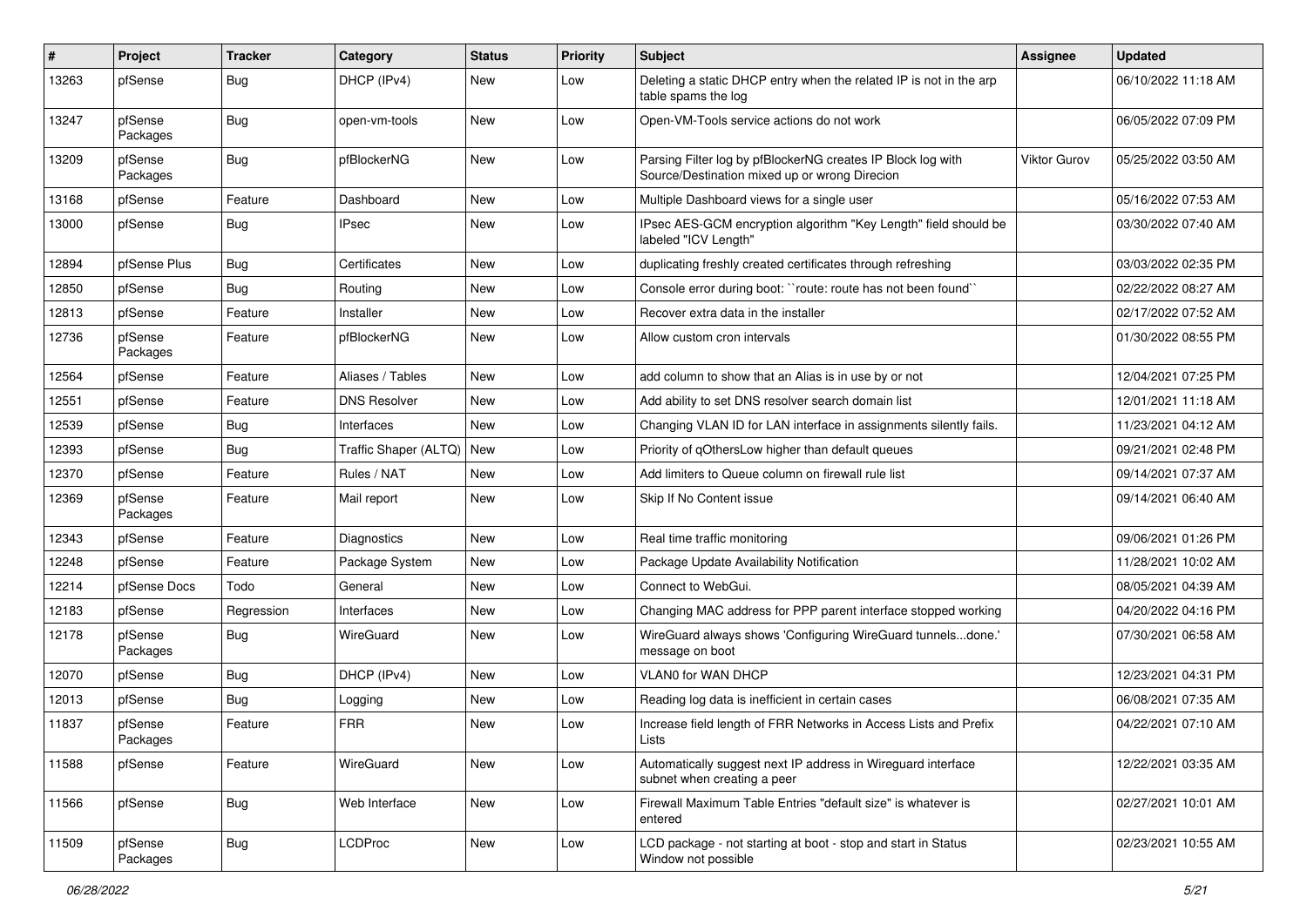| #     | Project             | <b>Tracker</b> | Category                | <b>Status</b> | <b>Priority</b> | Subject                                                                                      | <b>Assignee</b> | <b>Updated</b>      |
|-------|---------------------|----------------|-------------------------|---------------|-----------------|----------------------------------------------------------------------------------------------|-----------------|---------------------|
| 11471 | pfSense Docs        | Todo           | Development             | New           | Low             | Feedback on Development - Developing Packages                                                | Jim Pingle      | 02/19/2021 02:52 PM |
| 11440 | pfSense             | Feature        | Web Interface           | New           | Low             | Expand collapsed sections by clicking anywhere on header                                     |                 | 10/28/2021 01:35 PM |
| 11438 | pfSense             | Feature        | Hardware / Drivers      | New           | Low             | Allow multiple cryptographic accelerator modules to be loaded at<br>the same time            |                 | 02/18/2021 12:40 PM |
| 11369 | pfSense             | Feature        | <b>Operating System</b> | New           | Low             | add Enabling IPv6 Source Address Validation support                                          |                 | 02/04/2021 10:03 AM |
| 11352 | pfSense             | Bug            | FreeBSD                 | New           | Low             | CTF types > 2^15 in the pfSense kernel config results in DTrace<br>failing                   | Scott Long      | 03/17/2021 02:52 AM |
| 11270 | pfSense             | Feature        | VPN (Multiple Types)    | <b>New</b>    | Low             | Consider integrating Nebula mesh VPN                                                         |                 | 01/20/2021 03:34 PM |
| 11213 | pfSense             | Feature        | Gateways                | New           | Low             | Option to mark gateway as down directly from Table                                           |                 | 01/03/2021 07:09 AM |
| 11093 | pfSense             | Bug            | <b>Wireless</b>         | New           | Low             | ral(4) driver non-functional in arm64                                                        |                 | 11/21/2020 10:45 AM |
| 11074 | pfSense<br>Packages | Bug            | <b>BIND</b>             | New           | Low             | bind Zone Settings Zones, Save button opens "Confirmation<br>required to save changes"       |                 | 11/16/2020 11:08 AM |
| 11026 | pfSense<br>Packages | Feature        | FreeRADIUS              | New           | Low             | Feedback on Packages - FreeRADIUS package                                                    |                 | 11/02/2020 07:21 AM |
| 11004 | pfSense             | Feature        | DHCP (IPv4)             | <b>New</b>    | Low             | DHCP reservations with no IP address show entries in DHCP<br>leases                          |                 | 10/26/2020 07:22 AM |
| 10995 | pfSense             | Feature        | <b>Operating System</b> | New           | Low             | Remove VMware MSI-X from the PCI blacklist.                                                  |                 | 10/20/2020 11:40 AM |
| 10994 | pfSense<br>Packages | <b>Bug</b>     | squidguard              | New           | Low             | SquidGuard Blacklists Restore Default button does not work                                   |                 | 10/20/2020 12:26 PM |
| 10989 | pfSense<br>Packages | <b>Bug</b>     | Snort                   | New           | Low             | Snort alert page has hidden characters in IPv6 address                                       |                 | 10/17/2020 04:06 PM |
| 10952 | pfSense             | <b>Bug</b>     | Rules / NAT             | New           | Low             | Inconsistency in Subnet Defaults Between Firewall Rules and<br>Interface Address Assignments |                 | 10/09/2020 12:50 PM |
| 10918 | pfSense             | Feature        | Aliases / Tables        | New           | Low             | IP Aliases de-duplication                                                                    |                 | 12/13/2020 11:37 PM |
| 10892 | pfSense             | <b>Bug</b>     | Rules / NAT             | New           | Low             | Large number of VLAN/LANs make floating rules are to read                                    | Jared Dillard   | 02/01/2021 03:29 PM |
| 10690 | pfSense             | <b>Bug</b>     | Installer               | New           | Low             | Not possible to make UFS install on ZFS formatted drive                                      |                 | 04/21/2022 12:39 PM |
| 10472 | pfSense<br>Packages | Feature        | Suricata                | New           | Low             | Blocked host alert table break out by timestamp and type to allow<br>sorting by date         |                 | 04/17/2020 12:46 PM |
| 10466 | pfSense<br>Packages | Feature        | Suricata                | New           | Low             | Add checkbox to Suricata blocked host view to resolve all<br>resolvable IP's automatically   |                 | 02/02/2022 06:04 PM |
| 10464 | pfSense             | Todo           | Upgrade                 | New           | Low             | Disallow package updates when a system update is available                                   |                 | 04/21/2022 12:39 PM |
| 10395 | pfSense             | Feature        | Dashboard               | New           | Low             | Add Dashboard System Information support for more PC Engines<br>APU boards                   |                 | 02/17/2022 01:02 AM |
| 10312 | pfSense             | Feature        | Rules / NAT             | New           | Low             | Reordering of NAT rules without dragging                                                     |                 | 03/03/2020 07:28 AM |
| 10280 | pfSense             | Feature        | Dashboard               | New           | Low             | <b>DHCP Leases widget</b>                                                                    |                 | 11/07/2020 09:18 PM |
| 10204 | pfSense             | Feature        | Interfaces              | New           | Low             | Possible clarification of Track IPv6 Interface Subnet ID                                     |                 | 01/23/2020 01:04 PM |
| 10144 | pfSense             | Feature        | Web Interface           | New           | Low             | Default Sort Order, DHCP Leases                                                              |                 | 12/31/2019 06:47 PM |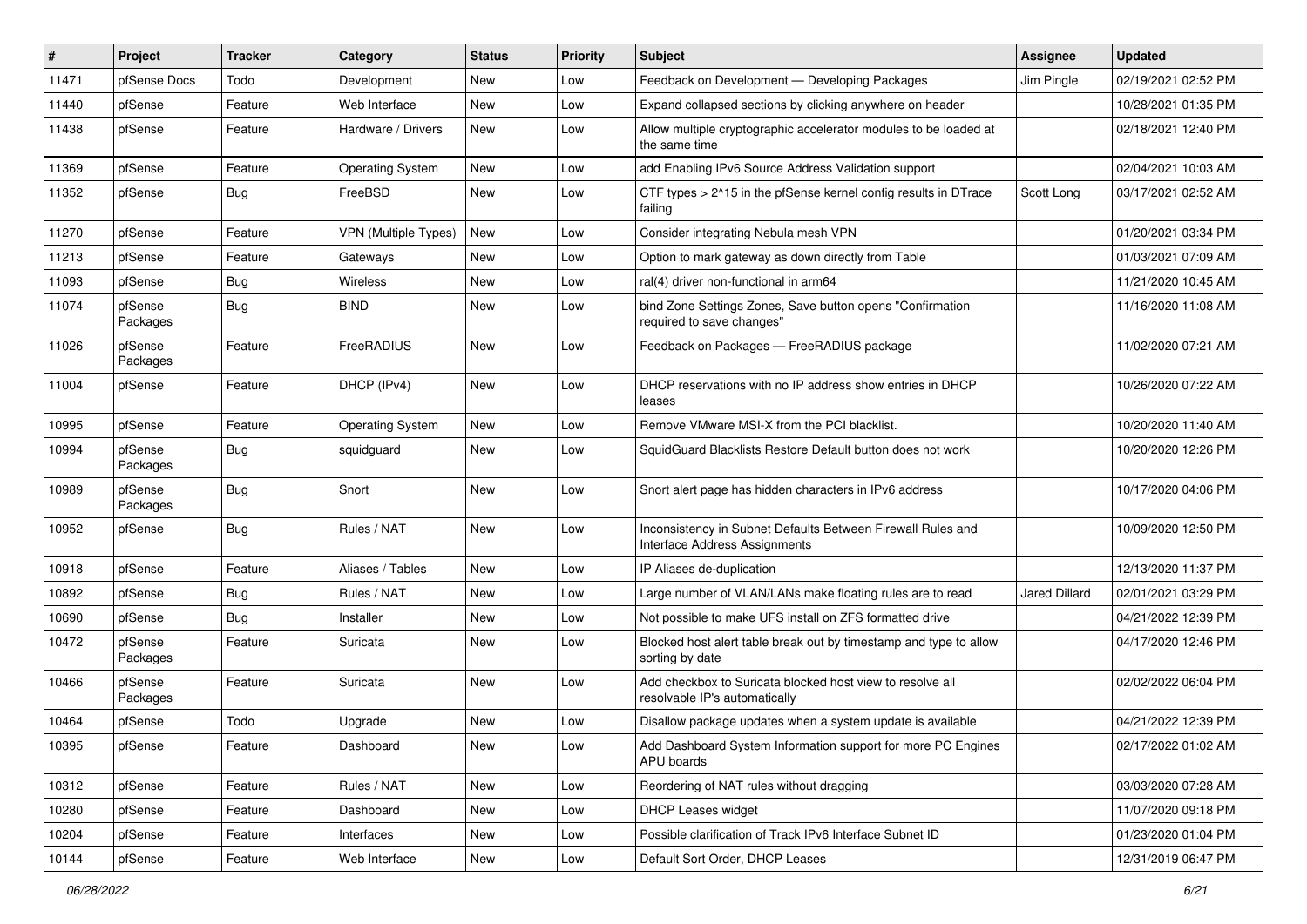| $\vert$ # | Project             | <b>Tracker</b> | Category                 | <b>Status</b> | <b>Priority</b> | <b>Subject</b>                                                                                                               | <b>Assignee</b> | <b>Updated</b>      |
|-----------|---------------------|----------------|--------------------------|---------------|-----------------|------------------------------------------------------------------------------------------------------------------------------|-----------------|---------------------|
| 9970      | pfSense             | Feature        | Captive Portal           | New           | Low             | Captive Portal and SAML2 Integration                                                                                         | Mauro Braggio   | 10/12/2020 07:39 AM |
| 9887      | pfSense             | <b>Bug</b>     | Rules / NAT              | New           | Low             | Rule separator positions change when deleting multiple rules                                                                 |                 | 05/10/2022 03:11 PM |
| 9718      | pfSense             | Feature        | <b>Diagnostics</b>       | New           | Low             | Make diag_states_summary table sortable                                                                                      |                 | 10/06/2020 09:12 AM |
| 9717      | pfSense             | Feature        | Web Interface            | New           | Low             | Search box for pfsense?                                                                                                      |                 | 07/05/2020 02:14 PM |
| 9608      | pfSense Docs        | Correction     | Recipes                  | New           | Low             | Feedback on Virtualization - Virtualizing pfSense with Hyper-V                                                               | Jim Pingle      | 03/06/2021 04:29 PM |
| 9454      | pfSense Docs        | Correction     | Interfaces               | New           | Low             | Feedback on IDS / IPS - Snort Suppression Lists                                                                              | Jim Pingle      | 09/23/2020 02:44 PM |
| 9353      | pfSense             | <b>Bug</b>     | Dashboard                | New           | Low             | PHPSession errors from limited access to dashboard and widgets                                                               |                 | 10/06/2020 09:31 AM |
| 9293      | pfSense             | Feature        | Web Interface            | New           | Low             | Provide WebUI message (banner) prior to login                                                                                |                 | 08/14/2019 02:39 PM |
| 9247      | pfSense<br>Packages | <b>Bug</b>     | haproxy                  | New           | Low             | HAProxy multiple server selection on stats pages doesn't work                                                                |                 | 01/02/2019 04:44 PM |
| 9149      | pfSense             | <b>Bug</b>     | Package System           | New           | Low             | Continued issues with /tmp and /var in RAM on 2.4                                                                            |                 | 11/24/2018 11:56 AM |
| 9085      | pfSense<br>Packages | Feature        | OpenVPN Client<br>Export | New           | Low             | OpenVPN connect/disconnect scripts                                                                                           |                 | 08/13/2019 09:15 AM |
| 8846      | pfSense             | <b>Bug</b>     | Gateways                 | New           | Low             | Misleading gateway error message adding/editing static routes<br>using a disabled interface                                  |                 | 08/21/2019 11:29 AM |
| 8820      | pfSense             | <b>Bug</b>     | Rules / NAT              | New           | Low             | System/Advanced/Misc - "Do not kill connections when schedule<br>expires" UN-checked still leaves existing connections open. |                 | 07/28/2020 10:59 AM |
| 8743      | pfSense             | Todo           | Gateways                 | New           | Low             | Gateway Groups page should list gateways in tier order                                                                       |                 | 08/14/2019 12:16 PM |
| 8532      | pfSense             | Feature        | OpenVPN                  | New           | Low             | Ability to add metric to pushed routes                                                                                       |                 | 05/22/2018 07:45 AM |
| 8500      | pfSense             | <b>Bug</b>     | Dynamic DNS              | New           | Low             | Incorrect categorization of status/info messages from phpDynDNS                                                              |                 | 08/16/2019 12:50 PM |
| 8474      | pfSense             | Feature        | <b>High Availability</b> | New           | Low             | Easier Conversion to HA Pair from Existing Non-HA Firewall                                                                   |                 | 04/19/2018 11:52 PM |
| 8458      | pfSense             | Feature        | Dashboard                | New           | Low             | Allow reordering of interface widget                                                                                         |                 | 08/14/2019 10:52 AM |
| 8316      | pfSense             | Feature        | Rules / NAT              | New           | Low             | expiration date when creating new rules                                                                                      |                 | 08/21/2019 09:11 AM |
| 8192      | pfSense             | <b>Bug</b>     | Gateway Monitoring       | <b>New</b>    | Low             | dpinger - Change in ISP link-local IPv6 address drops connectivity                                                           | Luiz Souza      | 11/05/2020 07:31 AM |
| 7902      | pfSense<br>Packages | Feature        | OpenVPN Client<br>Export | New           | Low             | allow vpn client export of other to be a blank field                                                                         |                 | 08/19/2019 03:33 PM |
| 7848      | pfSense             | <b>Bug</b>     | Diagnostics              | New           | Low             | NDP Table Sort by Expiration Error                                                                                           |                 | 08/26/2019 02:56 PM |
| 7788      | pfSense             | <b>Bug</b>     | Dashboard                | New           | Low             | Irregular updating of widgets like cpu/uptime on system widget.                                                              |                 | 08/21/2019 09:03 AM |
| 7688      | pfSense             | Feature        | Backup / Restore         | New           | Low             | AutoConfigBackup - Info Icon - username only                                                                                 |                 | 10/22/2017 10:46 AM |
| 7683      | pfSense<br>Packages | Feature        | New Package<br>Request   | New           | Low             | Splunk Universal Forwarder Package                                                                                           |                 | 08/19/2019 02:54 PM |
| 7531      | pfSense             | Feature        | Package System           | New           | Low             | pkg behavior when encountering invalid SSL certificate                                                                       |                 | 05/08/2017 06:57 PM |
| 7495      | pfSense             | Feature        | <b>DNS Resolver</b>      | New           | Low             | Ability to set TTL for local for Unbound host overrides and dhcp<br>leases                                                   |                 | 03/06/2018 09:46 AM |
| 7459      | pfSense             | Feature        | Diagnostics              | New           | Low             | "Refresh" button for Diagnostics/Tables display                                                                              |                 | 08/21/2019 09:27 AM |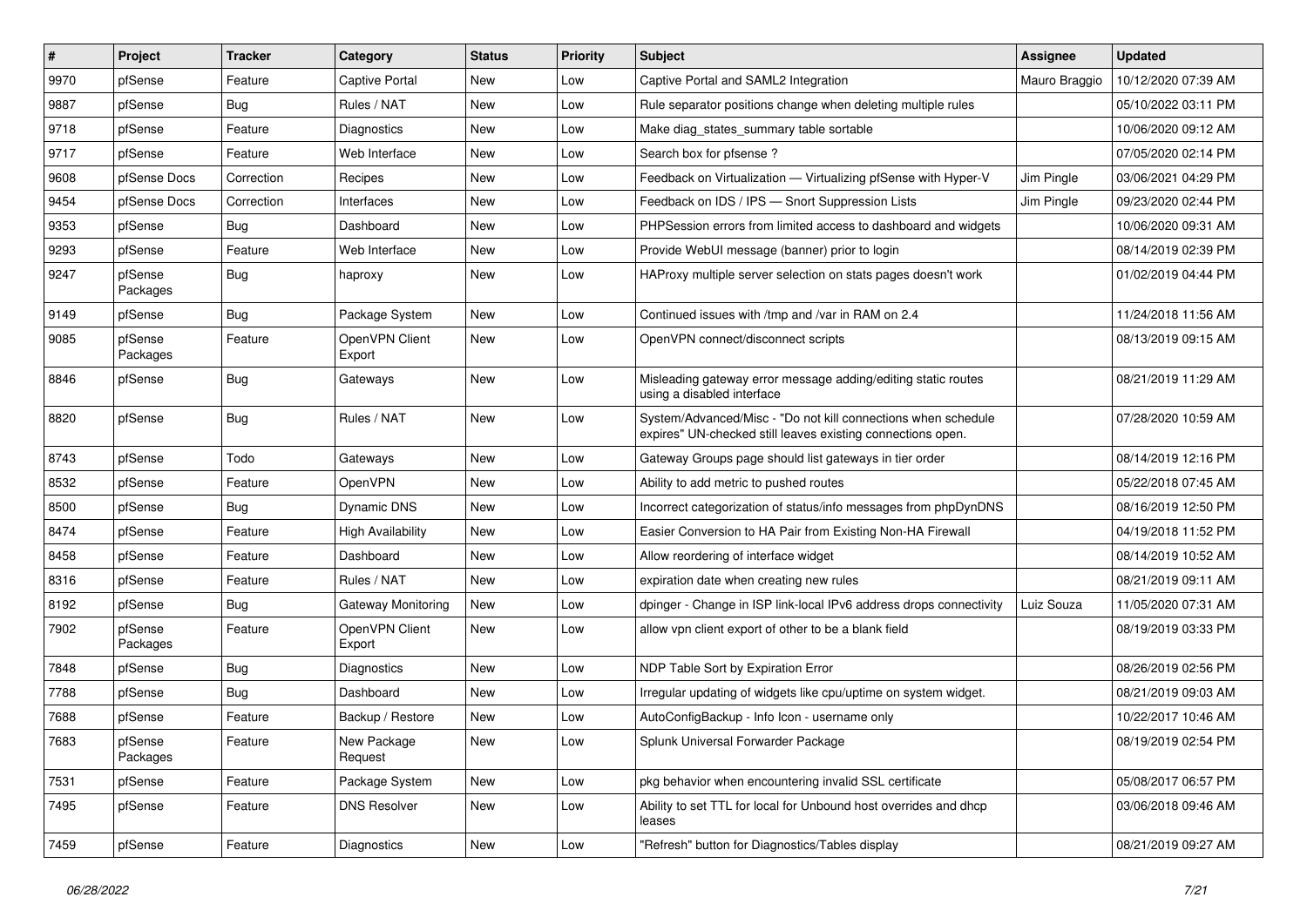| $\sharp$ | Project             | <b>Tracker</b> | Category                                        | <b>Status</b> | <b>Priority</b> | Subject                                                                                                               | Assignee           | <b>Updated</b>      |
|----------|---------------------|----------------|-------------------------------------------------|---------------|-----------------|-----------------------------------------------------------------------------------------------------------------------|--------------------|---------------------|
| 7442     | pfSense             | Feature        | <b>Diagnostics</b>                              | New           | Low             | Suggestions for Diagnostics / ARP Table and Diagnostics / NDP<br>Table                                                |                    | 08/21/2019 09:27 AM |
| 7441     | pfSense             | Feature        | DHCP (IPv4)                                     | New           | Low             | Display start/end times for Static Mapping leases on DHCP<br>Leases/DHCPv6 Leases                                     |                    | 08/21/2019 10:48 AM |
| 7411     | pfSense<br>Packages | Todo           | ladvd                                           | New           | Low             | LADVD Devices not wide enough                                                                                         |                    | 10/22/2017 05:04 AM |
| 7387     | pfSense             | Bug            | Dashboard                                       | New           | Low             | New Traffic Graph in dashboard resets inverted view to normal<br>view                                                 | Jared Dillard      | 12/11/2021 08:14 PM |
| 7365     | pfSense             | Feature        | Logging                                         | New           | Low             | Pass firewall/filter rule set through logging for centralized loggers to<br>key on                                    |                    | 03/07/2017 10:44 AM |
| 7329     | pfSense             | <b>Bug</b>     | <b>DNS Forwarder</b>                            | New           | Low             | <b>DHCP Not Updating DNS</b>                                                                                          |                    | 01/21/2022 09:16 PM |
| 7314     | pfSense             | <b>Bug</b>     | <b>RRD Graphs</b>                               | New           | Low             | Discrepancy in ntp monitoring view                                                                                    |                    | 02/24/2017 08:37 PM |
| 7289     | pfSense             | Bug            | Certificates                                    | <b>New</b>    | Low             | Generating 4096bit Certificate                                                                                        |                    | 08/14/2019 09:56 AM |
| 7181     | pfSense             | Feature        | Rules / NAT                                     | New           | Low             | Add Top and Add Bottom on Seperator                                                                                   |                    | 08/21/2019 08:55 AM |
| 7078     | pfSense             | Feature        | OpenVPN                                         | New           | Low             | Allow reordering of client specific overrides in OpenVPN                                                              |                    | 11/21/2019 02:48 PM |
| 6873     | pfSense             | Bug            | DHCP (IPv6)                                     | New           | Low             | radvd - Too many addresses in RDNSS section when previously<br>using DHCPv6                                           | Dominic<br>McKeown | 06/06/2018 10:45 AM |
| 6842     | pfSense             | Feature        | Package System                                  | New           | Low             | Package Manager progress bar should indicate overall progress                                                         |                    | 08/21/2019 08:55 AM |
| 6752     | pfSense<br>Packages | Todo           | <b>Status Traffic Totals</b>                    | New           | Low             | Traffic Totals Data Summary Graph                                                                                     | Jared Dillard      | 11/08/2017 08:58 AM |
| 6697     | pfSense             | Todo           | Web Interface                                   | New           | Low             | White squares around the numeric values in the Status / Queues<br>page                                                | Jared Dillard      | 08/15/2016 03:19 AM |
| 6696     | pfSense             | Bug            | Traffic Shaper (ALTQ)   New                     |               | Low             | Add configure link to Status > Queues error message if traffic<br>shaping not configured                              | Jared Dillard      | 08/21/2019 08:55 AM |
| 6608     | pfSense             | Feature        | Backup / Restore                                | <b>New</b>    | Low             | backup and restore dhcp                                                                                               |                    | 07/13/2016 04:09 PM |
| 6390     | pfSense             | Todo           | Dashboard                                       | New           | Low             | Autoscale from Traffic Graph not correct size (big graphs)                                                            |                    | 05/23/2016 01:38 PM |
| 6386     | pfSense             | <b>Bug</b>     | <b>IPv6 Router</b><br>Advertisements<br>(RADVD) | New           | Low             | Switching Router Advertisements to disabled should broadcast IP<br>Removal messages                                   |                    | 05/22/2016 10:44 PM |
| 6361     | pfSense             | <b>Bug</b>     | Web Interface                                   | New           | Low             | Responsive Mobile Menu issue                                                                                          |                    | 05/16/2016 12:09 PM |
| 6026     | pfSense             | <b>Bug</b>     | Rules / NAT                                     | New           | Low             | webinterface, firewall rules, wrapping of columns or visible<br>(horizontal)scrollbar needed when contents doesnt fit | Jared Dillard      | 08/20/2019 03:40 PM |
| 6023     | pfSense<br>Packages | Bug            | Suricata                                        | New           | Low             | Traffic Shaper (pfsense 2.3) Suricata V3.0 Inline Mode Operation                                                      | Luiz Souza         | 04/15/2016 05:59 AM |
| 5567     | pfSense             | Feature        | Dashboard                                       | New           | Low             | CARP status widget does not update in real time                                                                       |                    | 08/20/2019 03:33 PM |
| 5480     | pfSense             | Todo           | Web Interface                                   | New           | Low             | inconsistent display of default values in fields                                                                      | Jared Dillard      | 03/01/2016 04:59 PM |
| 5307     | pfSense             | Feature        | RRD Graphs                                      | New           | Low             | Add logarithmic scale option to RRD graphs                                                                            |                    | 10/14/2015 07:37 AM |
| 4914     | pfSense             | Feature        | Diagnostics                                     | New           | Low             | Packet Capture Settings                                                                                               |                    | 08/20/2019 08:51 AM |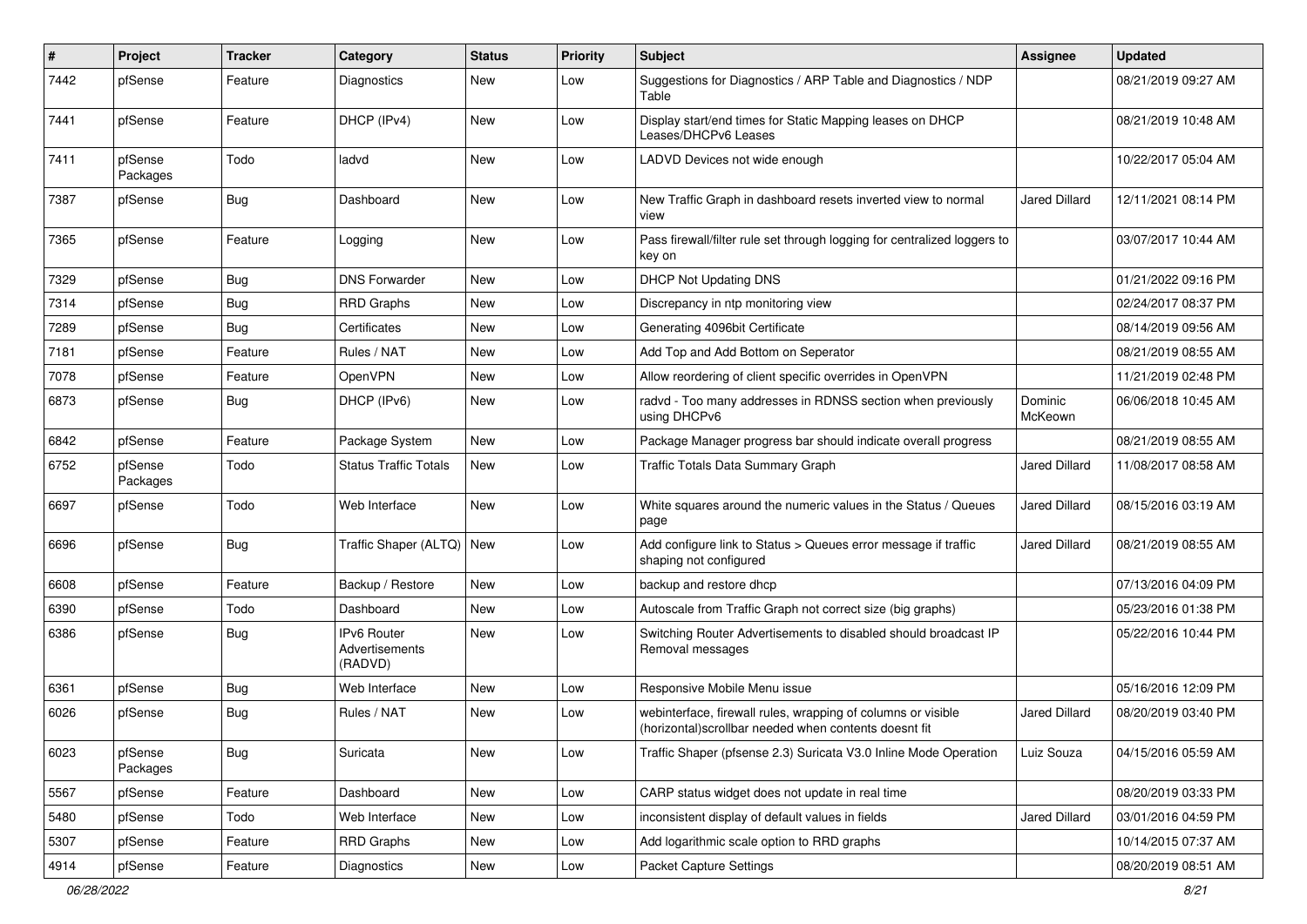| $\sharp$ | Project | <b>Tracker</b> | Category                | <b>Status</b> | <b>Priority</b> | Subject                                                                                                                            | <b>Assignee</b>   | <b>Updated</b>      |
|----------|---------|----------------|-------------------------|---------------|-----------------|------------------------------------------------------------------------------------------------------------------------------------|-------------------|---------------------|
| 4724     | pfSense | Feature        | Captive Portal          | <b>New</b>    | Low             | Captive Portal Status Add Client Hostname                                                                                          |                   | 05/22/2015 08:38 AM |
| 4451     | pfSense | Bug            | DHCP (IPv4)             | New           | Low             | Status DHCP Leases shows double entries for static entries without   Phillip Davis<br>IP address                                   |                   | 05/21/2022 04:55 PM |
| 4374     | pfSense | Feature        | Notifications           | New           | Low             | Add timestamps to notification e-mails                                                                                             |                   | 02/05/2015 12:43 AM |
| 4195     | pfSense | Feature        | Aliases / Tables        | <b>New</b>    | Low             | Aliases: sections                                                                                                                  |                   | 08/21/2019 11:01 AM |
| 4165     | pfSense | Feature        | Rules / NAT             | New           | Low             | Allow for security zones when defining interfaces and firewall rules.                                                              |                   | 02/06/2016 04:35 AM |
| 3943     | pfSense | Feature        | <b>Operating System</b> | New           | Low             | pf - divert-reply not implemented (usefull for haproxy)                                                                            |                   | 10/16/2014 06:42 PM |
| 3859     | pfSense | Feature        | Gateway Monitoring      | New           | Low             | Make it possible to set the source IP address for gateway<br>monitoring                                                            |                   | 11/06/2016 10:12 PM |
| 3411     | pfSense | Bug            | Dashboard               | New           | Low             | Interfaces and statistics dashboard widgets very slow with large<br>numbers of interfaces                                          |                   | 01/24/2014 02:09 AM |
| 3162     | pfSense | Feature        | <b>PPP</b> Interfaces   | New           | Low             | <b>MLPPP Status of connections</b>                                                                                                 |                   | 08/20/2019 10:20 AM |
| 2545     | pfSense | Feature        | Captive Portal          | <b>New</b>    | Low             | CaptivePortal: Custom "Re-authenticate every x minutes"                                                                            |                   | 07/08/2012 05:21 PM |
| 2357     | pfSense | Feature        | Interfaces              | New           | Low             | Support Dual Stack Lite                                                                                                            |                   | 05/13/2014 09:39 PM |
| 2323     | pfSense | Feature        | DHCP (IPv4)             | New           | Low             | GUI doesn't allow to configure DHCP server to serve IP addresses<br>belonging to subnets wich are not associated with an interface |                   | 08/19/2019 10:27 AM |
| 1219     | pfSense | Feature        | Developer Tools         | <b>New</b>    | Low             | Ship DTRACE enabled kernels in the images                                                                                          |                   | 07/26/2017 03:14 AM |
| 628      | pfSense | Feature        | Web Interface           | New           | Low             | Ability to specify listen IP address of management services (SSH,<br>web interface)                                                |                   | 07/09/2021 01:21 PM |
| 290      | pfSense | Feature        | Multi-WAN               | New           | Low             | Add Multi-WAN awareness to UPnP                                                                                                    |                   | 01/06/2016 05:24 PM |
| 84       | pfSense | Feature        | Web Interface           | <b>New</b>    | Low             | Nightly Filter Summary E-Mail                                                                                                      | Jim Pingle        | 04/03/2010 06:22 PM |
| 9296     | pfSense | <b>Bug</b>     | Aliases / Tables        | Confirmed     | Low             | Alias content is sometimes incomplete when mixing FQDN and IP<br>address                                                           | Reid<br>Linnemann | 06/18/2022 03:12 PM |
| 8502     | pfSense | <b>Bug</b>     | Web Interface           | Confirmed     | Low             | main (top) menu items do not drop down in some cases                                                                               |                   | 07/06/2020 02:39 PM |
| 6430     | pfSense | <b>Bug</b>     | <b>DNS Resolver</b>     | Confirmed     | Low             | pfsense should sanity-check hostnames when copying from<br>dhcpd.leases to /etc/hosts                                              |                   | 08/13/2019 01:23 PM |
| 6255     | pfSense | <b>Bug</b>     | <b>PPP</b> Interfaces   | Confirmed     | Low             | PPP Country/Provider/Plan configuration not saved                                                                                  |                   | 04/25/2016 07:15 PM |
| 6055     | pfSense | <b>Bug</b>     | Package System          | Confirmed     | Low             | Menu items may remain from packages no longer installed                                                                            |                   | 06/18/2021 08:46 PM |
| 6011     | pfSense | <b>Bug</b>     | Web Interface           | Confirmed     | Low             | IPv6 link local fails HTTP REFERER check                                                                                           |                   | 09/04/2016 09:57 AM |
| 5658     | pfSense | <b>Bug</b>     | <b>Captive Portal</b>   | Confirmed     | Low             | Files with the same name cannot be uploaded to multiple captive<br>portal zones                                                    |                   | 12/18/2015 07:19 PM |
| 5469     | pfSense | <b>Bug</b>     | Package System          | Confirmed     | Low             | package.dtd XSD schema is a piece of pathetic, useless,<br>unmaintained junk                                                       |                   | 11/22/2015 06:26 AM |
| 3889     | pfSense | <b>Bug</b>     | <b>XML Parser</b>       | Confirmed     | Low             | Non relevant changes in config.xml                                                                                                 |                   | 08/13/2019 12:23 PM |
| 2234     | pfSense | <b>Bug</b>     | Web Interface           | Confirmed     | Low             | Status: Traffic Graph - only shows interface's subnet                                                                              |                   | 01/15/2022 08:33 PM |
| 2042     | pfSense | Bug            | <b>NAT Reflection</b>   | Confirmed     | Low             | NAT reflection doesn't apply to self-initiated traffic                                                                             |                   | 01/21/2021 10:38 PM |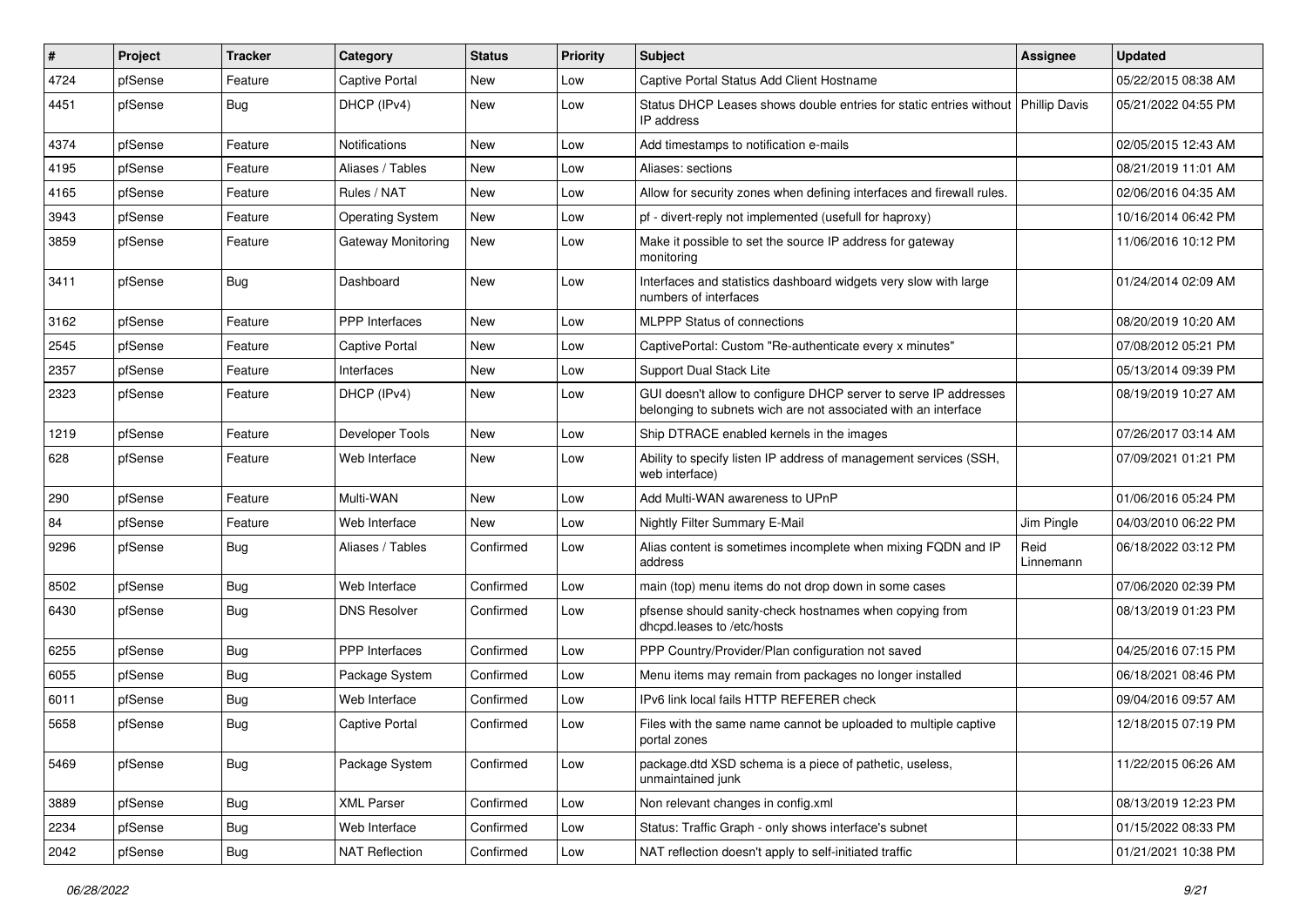| #     | Project             | <b>Tracker</b> | Category                 | <b>Status</b>                 | Priority | <b>Subject</b>                                                                                                                        | Assignee            | <b>Updated</b>      |
|-------|---------------------|----------------|--------------------------|-------------------------------|----------|---------------------------------------------------------------------------------------------------------------------------------------|---------------------|---------------------|
| 4234  | pfSense             | Feature        | <b>IPsec</b>             | Assigned                      | Low      | allow for strict user <> cn validation of mobile ipsec users when<br>using rsa+xauth                                                  |                     | 01/24/2017 06:11 AM |
| 13258 | pfSense             | Bug            | Console Menu             | <b>Pull Request</b><br>Review | Low      | secret menu option 100                                                                                                                | Jim Pingle          | 06/12/2022 01:44 PM |
| 11589 | pfSense             | Feature        | <b>Traffic Graphs</b>    | <b>Pull Request</b><br>Review | Low      | Fix iftop experimental traffic fetcher, unify and improve output style                                                                |                     | 03/03/2021 03:30 PM |
| 11508 | pfSense             | Todo           | Web Interface            | <b>Pull Request</b><br>Review | Low      | Update SimplePie to to v1.5.6                                                                                                         |                     | 02/23/2021 07:23 AM |
| 13098 | pfSense<br>Packages | <b>Bug</b>     | haproxy                  | Feedback                      | Low      | HAProxy Virtual IP broken link under Frontend setup                                                                                   |                     | 04/27/2022 08:35 AM |
| 12264 | pfSense<br>Packages | Bug            | Squid                    | Feedback                      | Low      | Stray <table> line in squid monitor.php</table>                                                                                       | Viktor Gurov        | 12/23/2021 10:53 AM |
| 11530 | pfSense<br>Packages | Bug            | ntop                     | Feedback                      | Low      | ntopng 4.2 needs to be updated to 4.3, Bug when accessing a host<br>for details                                                       |                     | 03/05/2022 08:35 PM |
| 11343 | pfSense<br>Packages | <b>Bug</b>     | <b>BIND</b>              | Feedback                      | Low      | Invalid link to pfSense-pkg-bind changelog                                                                                            | <b>Viktor Gurov</b> | 04/05/2022 08:12 AM |
| 10959 | pfSense             | <b>Bug</b>     | <b>Traffic Graphs</b>    | Feedback                      | Low      | Traffic graph stopped on interface used via netmap                                                                                    |                     | 02/22/2021 02:57 AM |
| 8576  | pfSense             | Bug            | Rules / NAT              | Feedback                      | Low      | pfSense stops passing traffic after some time when using Outbound<br>NAT pool w/ Sticky Address                                       |                     | 10/28/2021 01:47 PM |
| 12734 | pfSense             | Bug            | Web Interface            | Incomplete                    | Low      | Long hostname breaks DHCP leases layout                                                                                               |                     | 01/31/2022 01:03 PM |
| 13310 | pfSense             | Bug            | Rules / NAT              | <b>New</b>                    | Normal   | Each line in the NPt destination IPv6 prefix list also contains the<br>network of the previous line when multiple choices are present | Jim Pingle          | 06/28/2022 07:17 AM |
| 13309 | pfSense<br>Packages | Bug            | Cron                     | <b>New</b>                    | Normal   | Cron validation prevents special strings such as @reboot                                                                              | Jim Thompson        | 06/27/2022 03:52 PM |
| 13306 | pfSense<br>Packages | Todo           | Nut                      | <b>New</b>                    | Normal   | Update NUT to version 2.8.0 to match FreeBSD Packages                                                                                 | Denny Page          | 06/27/2022 10:45 AM |
| 13305 | pfSense             | Feature        | Certificates             | <b>New</b>                    | Normal   | Certificate Revocation page should show expiration date                                                                               |                     | 06/27/2022 10:26 AM |
| 13297 | pfSense             | Feature        | Routing                  | <b>New</b>                    | Normal   | Support for Gateway Groups as Static Route destinations                                                                               |                     | 06/24/2022 07:41 AM |
| 13296 | pfSense             | Feature        | DHCP (IPv6)              | <b>New</b>                    | Normal   | Add support for DHCP6 OPTION PD EXCLUDE (RFC 6603)                                                                                    |                     | 06/24/2022 10:10 PM |
| 13293 | pfSense             | Feature        | <b>OpenVPN</b>           | <b>New</b>                    | Normal   | Option to set auth-gen-token in OpenVPN GUI                                                                                           |                     | 06/21/2022 02:35 PM |
| 13292 | pfSense<br>Packages | Feature        | <b>ACME</b>              | <b>New</b>                    | Normal   | Separator                                                                                                                             |                     | 06/21/2022 12:06 PM |
| 13288 | pfSense             | Bug            | Configuration<br>Backend | <b>New</b>                    | Normal   | Encode FreeRADIUS Custom Options                                                                                                      |                     | 06/20/2022 10:36 AM |
| 13287 | pfSense             | Feature        | Configuration<br>Backend | <b>New</b>                    | Normal   | Encode OpenVPN Custom Options                                                                                                         |                     | 06/20/2022 10:33 AM |
| 13284 | pfSense<br>Packages | Feature        | FreeRADIUS               | New                           | Normal   | Option to define "Issuer" in OPT configuration.                                                                                       | Jakob<br>Nordgarden | 06/19/2022 12:10 PM |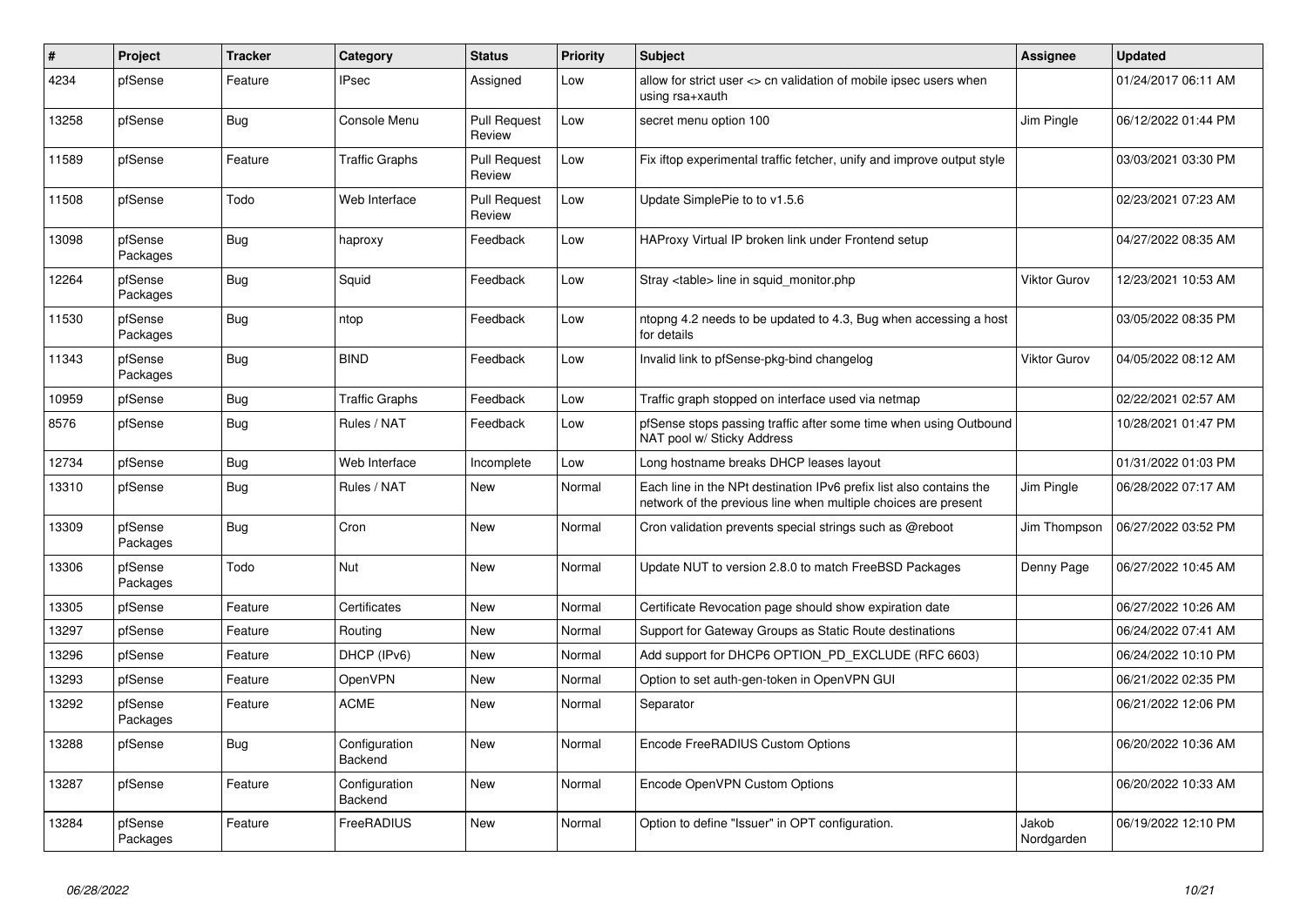| #     | <b>Project</b>      | <b>Tracker</b> | Category                 | <b>Status</b> | <b>Priority</b> | <b>Subject</b>                                                                                                                                 | Assignee          | <b>Updated</b>      |
|-------|---------------------|----------------|--------------------------|---------------|-----------------|------------------------------------------------------------------------------------------------------------------------------------------------|-------------------|---------------------|
| 13282 | pfSense Plus        | <b>Bug</b>     | Aliases / Tables         | <b>New</b>    | Normal          | FQDN Aliases Break if an Invalid Domain is Present in the Chain                                                                                | Reid<br>Linnemann | 06/18/2022 03:12 PM |
| 13280 | pfSense             | Bug            | Unknown                  | <b>New</b>    | Normal          | Entries duplicated in /boot/loader.conf                                                                                                        |                   | 06/19/2022 11:11 AM |
| 13279 | pfSense             | Bug            | Interfaces               | <b>New</b>    | Normal          | DHCP config override affects Gateway installation.                                                                                             |                   | 06/17/2022 07:25 AM |
| 13277 | pfSense             | Bug            | <b>IGMP Proxy</b>        | <b>New</b>    | Normal          | IGMP Proxy webConfigurator Page Always Produces Error                                                                                          |                   | 06/16/2022 07:50 PM |
| 13276 | pfSense             | Bug            | <b>IGMP Proxy</b>        | New           | Normal          | IGMP Proxy Error Message for Logging Links to System Log<br>Instead of Routing Log                                                             |                   | 06/16/2022 07:48 PM |
| 13273 | pfSense             | Bug            | DHCP (IPv4)              | New           | Normal          | dhclient can use conflicting recorded leases                                                                                                   |                   | 06/14/2022 11:07 AM |
| 13267 | pfSense             | <b>Bug</b>     | <b>OpenVPN</b>           | New           | Normal          | dpinger continues to run on OpenVPN gateway after OpenVPN<br>service is stopped.                                                               |                   | 06/12/2022 02:49 PM |
| 13264 | pfSense             | Feature        | <b>IPsec</b>             | New           | Normal          | IPSec Phase2 select multiple PFS key groups                                                                                                    |                   | 06/10/2022 04:29 PM |
| 13260 | pfSense             | Feature        | Authentication           | <b>New</b>    | Normal          | Add support for OpenVPN static-challenge                                                                                                       |                   | 06/09/2022 02:04 PM |
| 13256 | pfSense             | Feature        | DHCP (IPv4)              | <b>New</b>    | Normal          | Better handling of duplicate IPs in static DHCP assignments                                                                                    |                   | 06/11/2022 04:51 PM |
| 13255 | pfSense<br>Packages | Todo           | OpenVPN Client<br>Export | New           | Normal          | Set PKCS#12 algorithm when exporting OpenVPN ZIP or Windows<br>bundles                                                                         | Jim Pingle        | 06/08/2022 10:37 AM |
| 13254 | pfSense             | Bug            | <b>DNS Resolver</b>      | New           | Normal          | DNS resolver does not update "unbound.conf" file during link<br>down events                                                                    |                   | 06/08/2022 07:55 AM |
| 13253 | pfSense             | Bug            | DHCP (IPv6)              | <b>New</b>    | Normal          | dhcp6c" is not restarted when applying settings when multiple<br>WANs are configured for DHCP6                                                 |                   | 06/06/2022 02:58 PM |
| 13252 | pfSense             | <b>Bug</b>     | Upgrade                  | New           | Normal          | reduce frequency of php-fpm socket connection attempts from<br>check reload status                                                             |                   | 06/12/2022 11:11 AM |
| 13249 | pfSense             | Bug            | Console Menu             | New           | Normal          | Running playback comands multiple times results in PHP error                                                                                   |                   | 06/06/2022 07:02 AM |
| 13248 | pfSense             | Regression     | DHCP (IPv6)              | New           | Normal          | IPv6 Router Advertisements runs when config.xml does not contain<br>an entry for the interface                                                 |                   | 06/05/2022 07:44 PM |
| 13246 | pfSense<br>Packages | Feature        | iperf                    | <b>New</b>    | Normal          | iperf3 service controls do not work                                                                                                            |                   | 06/05/2022 06:51 PM |
| 13244 | pfSense             | Feature        | Web Interface            | New           | Normal          | Add help text under Timezone settings in the GUI                                                                                               |                   | 06/03/2022 01:00 PM |
| 13242 | pfSense             | Feature        | Gateway Monitoring       | <b>New</b>    | Normal          | Enhancements to static route creation/deletion for dpinger monitor<br><b>IPs</b>                                                               |                   | 06/03/2022 11:20 AM |
| 13240 | pfSense             | Bug            | Rules / NAT              | New           | Normal          | User is forced to pick an NPt destination IPv6 prefix length even<br>when choosing a drop-down entry which contains a defined prefix<br>length | Jim Pingle        | 06/28/2022 07:18 AM |
| 13237 | pfSense             | Bug            | DHCP (IPv6)              | <b>New</b>    | Normal          | dhcp6c script cannot be executed safely                                                                                                        |                   | 06/01/2022 11:20 AM |
| 13236 | pfSense Docs        | Todo           | Products                 | <b>New</b>    | Normal          | Document link speed limitations with igc and ix on 6100/4100                                                                                   |                   | 05/31/2022 05:53 PM |
| 13228 | pfSense             | Bug            | Interfaces               | <b>New</b>    | Normal          | Recovering interface gateway may not be added back into gateway<br>groups and rules when expected                                              | Jim Pingle        | 05/28/2022 01:14 PM |
| 13225 | pfSense             | Bug            | Interfaces               | <b>New</b>    | Normal          | Bridges with QinQ interfaces not properly set up at boot                                                                                       | Viktor Gurov      | 05/27/2022 08:19 AM |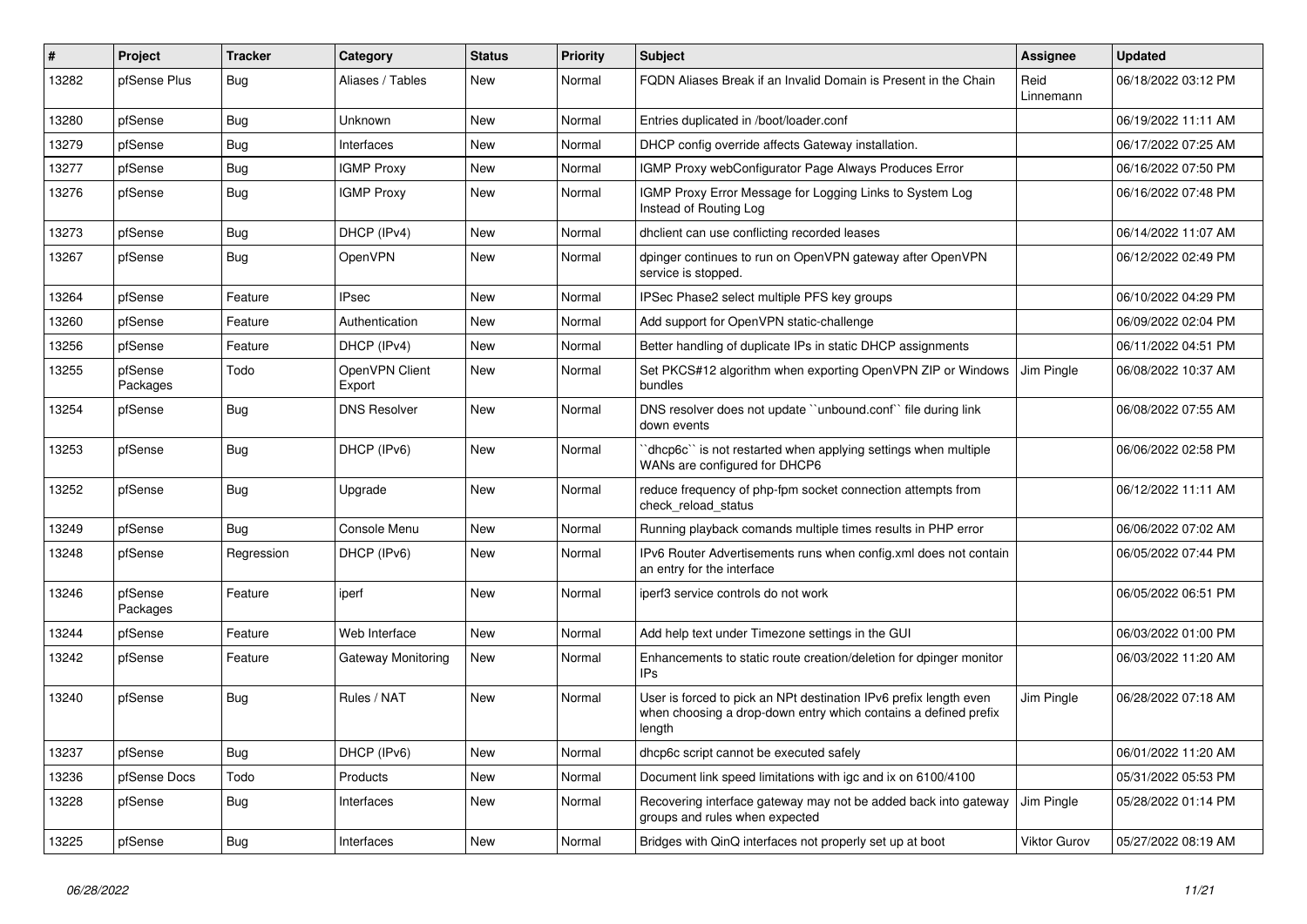| #     | Project             | <b>Tracker</b> | Category           | <b>Status</b> | <b>Priority</b> | <b>Subject</b>                                                                                  | <b>Assignee</b>     | <b>Updated</b>      |
|-------|---------------------|----------------|--------------------|---------------|-----------------|-------------------------------------------------------------------------------------------------|---------------------|---------------------|
| 13224 | pfSense             | Bug            | Notifications      | New           | Normal          | Email notification flood when UPS (NUT) and WAN send<br>notifications                           |                     | 05/27/2022 01:58 AM |
| 13222 | pfSense             | Bug            | UPnP/NAT-PMP       | New           | Normal          | CARP IP does not listen for NAT-PMP packets                                                     |                     | 05/26/2022 02:28 PM |
| 13217 | pfSense             | <b>Bug</b>     | DHCP (IPv4)        | New           | Normal          | dhclient using default pid file location which does not exist                                   | <b>Viktor Gurov</b> | 05/26/2022 08:09 AM |
| 13207 | pfSense<br>Packages | Feature        | pfBlockerNG        | New           | Normal          | The feed column on the Alerts page is confusing                                                 |                     | 05/24/2022 04:56 AM |
| 13206 | pfSense Plus        | Bug            | Hardware / Drivers | New           | Normal          | SG-3100 LED GPIO hangs                                                                          |                     | 06/11/2022 07:01 PM |
| 13202 | pfSense<br>Packages | Bug            | pfBlockerNG        | <b>New</b>    | Normal          | Missing Protocols on IP Feed Groups Advanced Inbound/Outbound<br>Firewall Rule settings         |                     | 05/23/2022 08:58 AM |
| 13201 | pfSense<br>Packages | Feature        | pfBlockerNG        | New           | Normal          | Add FireHol Security IP Feeds                                                                   |                     | 05/23/2022 06:34 AM |
| 13200 | pfSense<br>Packages | Feature        | pfBlockerNG        | New           | Normal          | Custom DNS Servers for Alert settings                                                           |                     | 05/23/2022 06:16 AM |
| 13199 | pfSense<br>Packages | Feature        | pfBlockerNG        | New           | Normal          | Feed groups should not have the first listing in the group bar                                  |                     | 05/23/2022 06:03 AM |
| 13198 | pfSense<br>Packages | Feature        | pfBlockerNG        | New           | Normal          | Dark Theme Styling issues - Alerts White bar                                                    |                     | 05/23/2022 06:05 AM |
| 13197 | pfSense<br>Packages | Feature        | pfBlockerNG        | New           | Normal          | Put a Single donation link and a proper patreon lin in the pfBlocker<br>Support Banner / Widget |                     | 05/23/2022 05:35 AM |
| 13196 | pfSense<br>Packages | Feature        | pfBlockerNG        | New           | Normal          | remove NoVirusThanks feed                                                                       |                     | 05/23/2022 06:05 AM |
| 13195 | pfSense<br>Packages | Feature        | pfBlockerNG        | New           | Normal          | Dedicated website for Feed mangement - Community Driven                                         |                     | 05/23/2022 05:22 AM |
| 13194 | pfSense<br>Packages | <b>Bug</b>     | pfBlockerNG        | New           | Normal          | Remove dead Malc0de feed                                                                        |                     | 05/23/2022 05:16 AM |
| 13187 | pfSense             | Documentation  | Upgrade            | New           | Normal          | Azure Frequently asked questions                                                                |                     | 05/20/2022 06:52 AM |
| 13167 | pfSense             | Bug            | <b>Dynamic DNS</b> | New           | Normal          | phpDynDNS: DigitalOcean ddns update fails (bad request, invalid<br>character '-' in request_id) |                     | 06/16/2022 09:30 PM |
| 13158 | pfSense             | Bug            | Web Interface      | New           | Normal          | Input validation error when applying limiter changes                                            |                     | 05/14/2022 05:32 PM |
| 13156 | pfSense<br>Packages | Regression     | pfBlockerNG        | New           | Normal          | pfBlockerNG IP block stats do not work                                                          |                     | 06/13/2022 08:16 PM |
| 13141 | pfSense<br>Packages | Bug            | squidguard         | New           | Normal          | wrong page squidguard block                                                                     |                     | 05/09/2022 05:33 PM |
| 13138 | pfSense<br>Packages | Feature        | pfBlockerNG        | <b>New</b>    | Normal          | DNS over HTTPS/TLS Blocking should be removed from<br>SafeSearch                                |                     | 05/07/2022 02:52 AM |
| 13137 | pfSense<br>Packages | Feature        | pfBlockerNG        | New           | Normal          | ckuethe/doh-blocklist.txt add to DoH feeds                                                      |                     | 05/07/2022 02:39 AM |
| 13136 | pfSense<br>Packages | Feature        | pfBlockerNG        | New           | Normal          | Add crypt0rr DNS-over-HTTPS (DOH) provider list feeds                                           |                     | 05/07/2022 02:27 AM |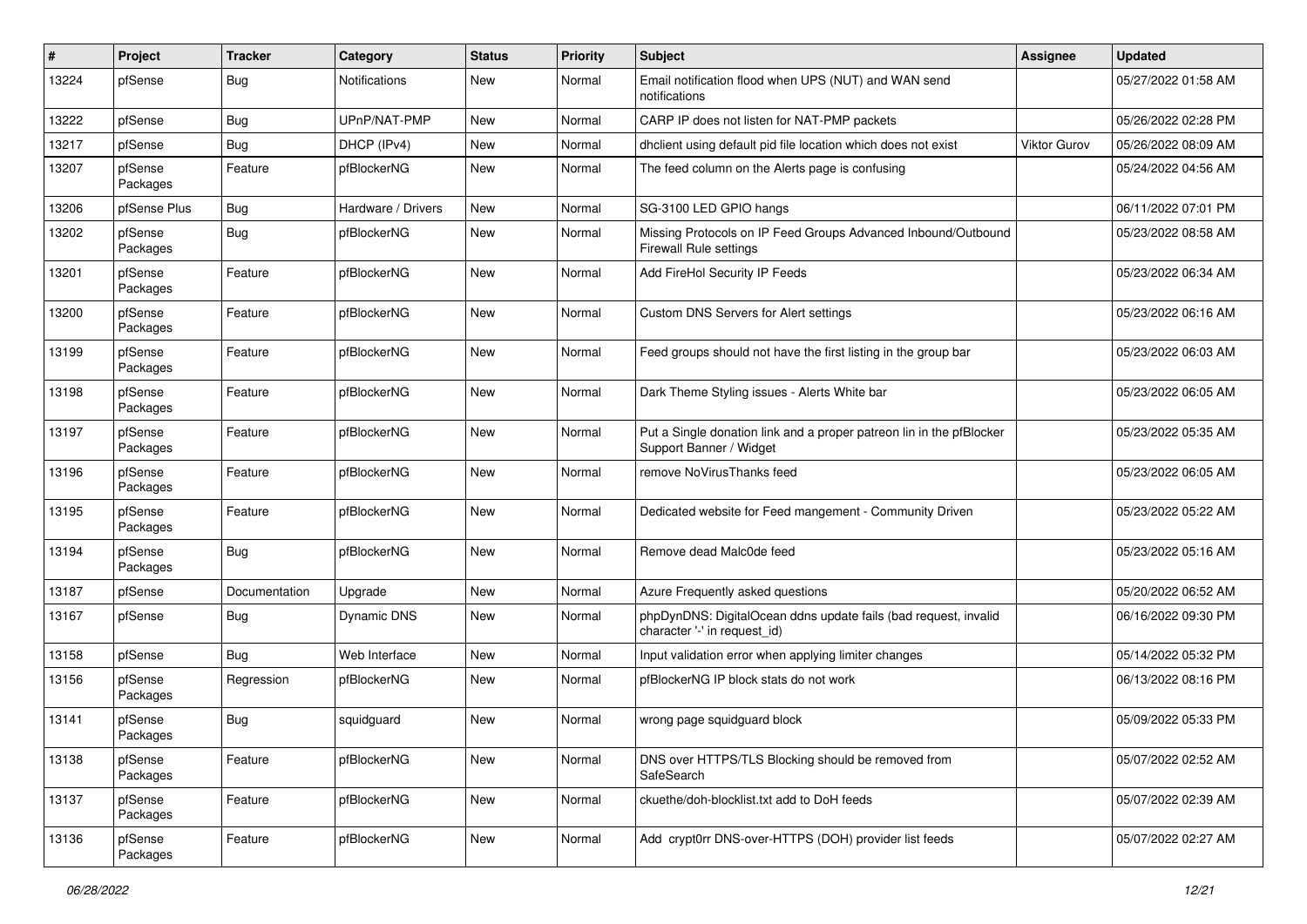| #     | Project             | <b>Tracker</b> | Category                    | <b>Status</b> | <b>Priority</b> | <b>Subject</b>                                                                                              | <b>Assignee</b> | <b>Updated</b>      |
|-------|---------------------|----------------|-----------------------------|---------------|-----------------|-------------------------------------------------------------------------------------------------------------|-----------------|---------------------|
| 13135 | pfSense<br>Packages | Feature        | pfBlockerNG                 | <b>New</b>    | Normal          | Add dibdot DoH-IP-blocklists feeds                                                                          | Viktor Gurov    | 05/08/2022 01:50 AM |
| 13128 | pfSense<br>Packages | Bug            | Zabbix                      | <b>New</b>    | Normal          | Zabbix Agent 6: HA Server Setup                                                                             |                 | 05/05/2022 01:55 AM |
| 13108 | pfSense Docs        | Todo           | Installation /<br>Upgrades  | <b>New</b>    | Normal          | ZFS filesystem implications                                                                                 | Jim Pingle      | 04/27/2022 03:18 PM |
| 13102 | pfSense             | <b>Bug</b>     | <b>IPsec</b>                | <b>New</b>    | Normal          | Deleting an IPSec tunnel doesn't destroy the SA (SADs/SPDs),<br>causes crash in status_ipsec.php            | Viktor Gurov    | 05/20/2022 01:07 PM |
| 13091 | pfSense             | Feature        | OpenVPN                     | <b>New</b>    | Normal          | RFE: Ability to specify the order of OpenVPN Authentication<br>servers                                      |                 | 04/22/2022 04:30 PM |
| 13090 | pfSense             | <b>Bug</b>     | OpenVPN                     | <b>New</b>    | Normal          | OpenVPN: do not use legacy deprecated netbios settings                                                      | Jim Pingle      | 04/22/2022 11:19 AM |
| 13089 | pfSense             | <b>Bug</b>     | OpenVPN                     | New           | Normal          | OpenVPN: fix some netbios options were preserved even if teh<br>Netbios option was unchecked                | Jim Pingle      | 04/22/2022 11:06 AM |
| 13088 | pfSense             | Bug            | OpenVPN                     | <b>New</b>    | Normal          | OpenVPN Client Overrides: properly hide/show form fields                                                    | Jim Pingle      | 06/08/2022 09:15 AM |
| 13087 | pfSense             | <b>Bug</b>     | OpenVPN                     | <b>New</b>    | Normal          | OpenVPN Server: hide WINS servers list when netbios option is<br>unchecked while WINS servers is checked    |                 | 04/22/2022 10:29 AM |
| 13076 | pfSense             | Bug            | Gateway Monitoring          | <b>New</b>    | Normal          | Marking a gateway as down does not affect IPsec entries using<br>gateway groups                             |                 | 06/03/2022 10:32 AM |
| 13074 | pfSense Plus        | Bug            | Cryptographic<br>Modules    | <b>New</b>    | Normal          | AES-GCM with SafeXcel on Netgate 2100 causes MBUF overload                                                  |                 | 06/12/2022 11:14 AM |
| 13073 | pfSense<br>Packages | <b>Bug</b>     | Squid                       | <b>New</b>    | Normal          | ClamAV - clamd dies with high CPU load and thus the C-ICAP of<br>squid-reverse proxy causes http:500 errors |                 | 04/19/2022 05:38 AM |
| 13068 | pfSense             | Bug            | Aliases / Tables            | <b>New</b>    | Normal          | Error loading rules when URL Table IPs content is empty                                                     |                 | 04/17/2022 09:07 PM |
| 13067 | pfSense             | <b>Bug</b>     | <b>FilterDNS</b>            | <b>New</b>    | Normal          | filterdns resolve interval is twice the intended value                                                      |                 | 04/17/2022 07:45 PM |
| 13058 | pfSense             | Todo           | Rules / NAT                 | <b>New</b>    | Normal          | Add static routes and directly connected networks back to policy<br>route negation rules                    |                 | 04/13/2022 08:05 AM |
| 13054 | pfSense             | Feature        | Package System              | <b>New</b>    | Normal          | Package plugin hook for web server configuration stanzas                                                    | Jim Pingle      | 04/12/2022 03:04 PM |
| 13053 | pfSense<br>Packages | <b>Bug</b>     | <b>ACME</b>                 | <b>New</b>    | Normal          | LoopiaAPI error handling                                                                                    |                 | 05/05/2022 10:58 AM |
| 13051 | pfSense             | Bug            | Traffic Shaper (ALTQ)   New |               | Normal          | Firewall traffic shaper by interface selection unknow                                                       |                 | 04/12/2022 07:03 AM |
| 13046 | pfSense             | Bug            | Rules / NAT                 | <b>New</b>    | Normal          | Floating rule applied to IPv6 interface with a SLAAC DHCPv6<br>gateway reports error on boot                |                 | 04/11/2022 09:50 AM |
| 13045 | pfSense<br>Packages | Bug            | WireGuard                   | <b>New</b>    | Normal          | Firewall floating rules ignore WireGuard traffic                                                            |                 | 04/11/2022 09:40 AM |
| 13044 | pfSense<br>Packages | Feature        | Mail report                 | <b>New</b>    | Normal          | Customized reporting                                                                                        |                 | 04/11/2022 09:22 AM |
| 13043 | pfSense<br>Packages | Bug            | WireGuard                   | <b>New</b>    | Normal          | OSPF over Wireguard interface doesn't populate neighbors after<br>reboot                                    |                 | 04/11/2022 09:22 AM |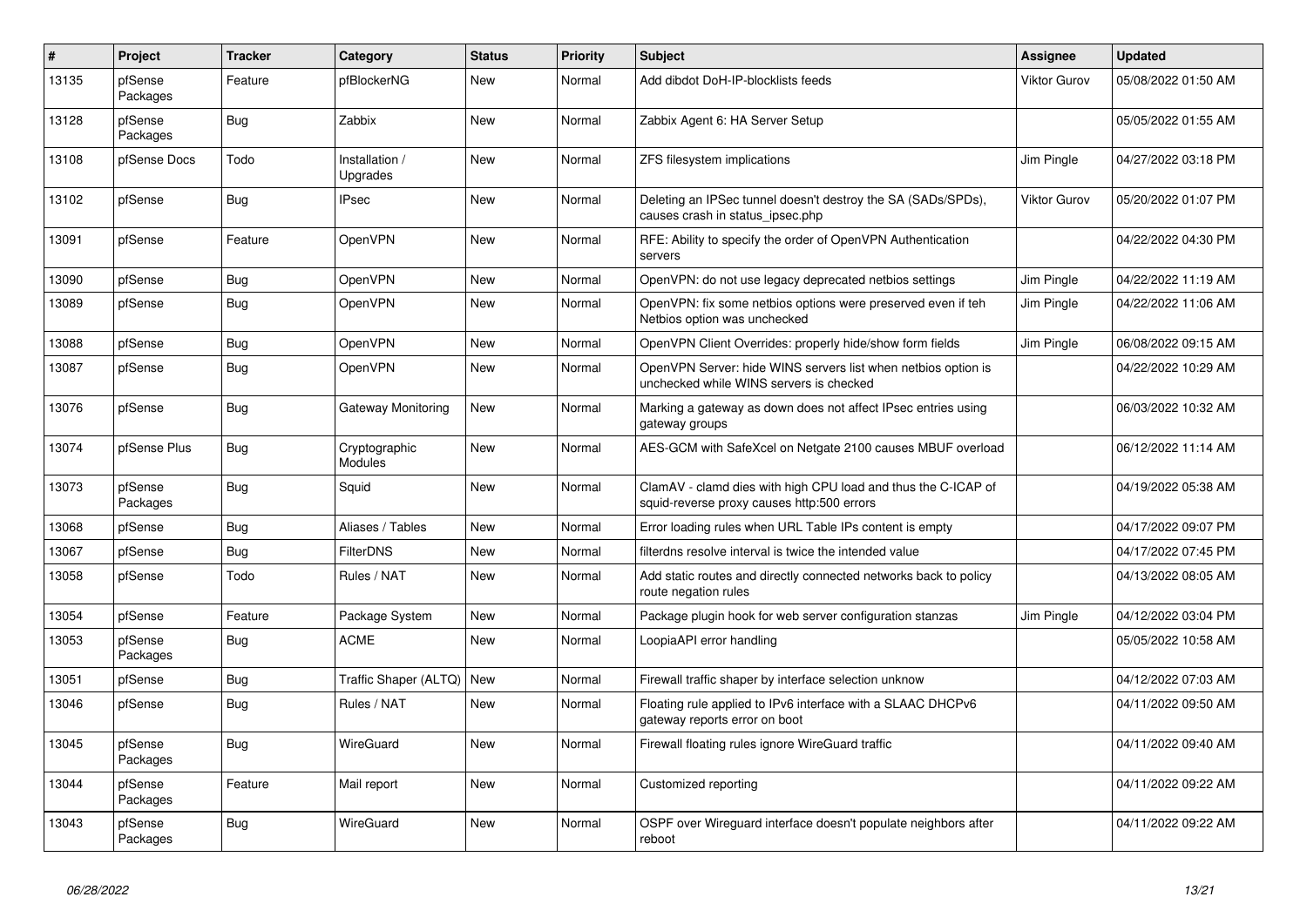| #     | Project             | <b>Tracker</b>     | Category                                 | <b>Status</b> | <b>Priority</b> | <b>Subject</b>                                                                                                     | Assignee              | <b>Updated</b>      |
|-------|---------------------|--------------------|------------------------------------------|---------------|-----------------|--------------------------------------------------------------------------------------------------------------------|-----------------------|---------------------|
| 13039 | pfSense<br>Packages | Feature            | <b>AWS VPC</b>                           | New           | Normal          | Handle transit gateway VPNs in the AWS VPN wizard                                                                  |                       | 04/11/2022 07:31 AM |
| 13020 | pfSense Docs        | Todo               | <b>Firewall Rules</b>                    | New           | Normal          | easyrule command documentation should document permissible<br>wildcards                                            | Jim Pingle            | 04/04/2022 08:01 AM |
| 13018 | pfSense<br>Packages | Bug                | pfBlockerNG                              | New           | Normal          | TLD and DNSBL Safesearch DOH conflict disables TLD block<br>when conflicting DOH FQDN is deselected or whitelisted |                       | 04/01/2022 05:59 PM |
| 13017 | pfSense             | Feature            | Packet Capture                           | New           | Normal          | Packet capture: add preview results while capture is running                                                       |                       | 04/09/2022 11:08 AM |
| 13016 | pfSense Docs        | <b>New Content</b> | Virtualization                           | New           | Normal          | Workaround for bandwith issues since 2.6 when installed in<br>Hyper-V                                              |                       | 04/01/2022 01:06 PM |
| 13014 | pfSense             | <b>Bug</b>         | <b>IPsec</b>                             | New           | Normal          | Charon.vici can get in a bad state                                                                                 | Mateusz Guzik         | 05/24/2022 05:05 PM |
| 13009 | pfSense             | Feature            | OpenVPN                                  | New           | Normal          | Add option for multiple remote addresses to OpenVPN Client                                                         |                       | 03/31/2022 12:42 PM |
| 13003 | pfSense             | Bug                | Hardware / Drivers                       | New           | Normal          | Malicious Driver Detection event on ixl driver                                                                     |                       | 06/25/2022 05:00 PM |
| 12982 | pfSense<br>Packages | Bug                | FreeRADIUS                               | New           | Normal          | FreeRadius RadReply table entries missing from pf                                                                  |                       | 06/19/2022 05:38 PM |
| 12978 | pfSense Docs        | Correction         | Monitoring                               | <b>New</b>    | Normal          | Correction to iftop section of Monitoring Bandwidth Usage                                                          | Jim Pingle            | 03/23/2022 11:18 AM |
| 12974 | pfSense Plus        | <b>Bug</b>         | Installer                                | New           | Normal          | Typing anything into 1100/2100 recovery installer causes process<br>to stop                                        |                       | 06/05/2022 04:10 PM |
| 12960 | pfSense             | Bug                | Installer                                | <b>New</b>    | Normal          | VGA installer image defaults to serial console, serial console is<br>default in GUI settings                       |                       | 05/10/2022 03:19 PM |
| 12950 | pfSense             | <b>Bug</b>         | Routing                                  | New           | Normal          | OpenVPN as default gateway does not get set at boot time                                                           |                       | 04/09/2022 05:46 PM |
| 12942 | pfSense             | <b>Bug</b>         | Gateways                                 | New           | Normal          | Code to kill states for old gateway when reconnecting an interface<br>is incorrect                                 | Jim Pingle            | 03/22/2022 01:25 PM |
| 12938 | pfSense             | <b>Bug</b>         | IPv6 Router<br>Advertisements<br>(RADVD) | New           | Normal          | MaxRtrAdvInterval would allow stale DNS servers to be deleted<br>faster                                            |                       | 03/12/2022 09:37 AM |
| 12927 | pfSense             | <b>Bug</b>         | OpenVPN                                  | New           | Normal          | OpenVPN with OCSP enabled allows connections with revoked<br>certificates                                          |                       | 03/24/2022 08:22 AM |
| 12924 | pfSense<br>Packages | <b>Bug</b>         | WireGuard                                | New           | Normal          | <b>DNS Resolver WireGuard ACL Inconsistency</b>                                                                    | Christian<br>McDonald | 04/10/2022 10:36 AM |
| 12922 | pfSense             | <b>Bug</b>         | DHCP (IPv4)                              | New           | Normal          | Classless static routes received on DHCP WAN can override<br>chosen default gateway                                |                       | 03/28/2022 10:08 AM |
| 12918 | pfSense<br>Packages | Feature            | pfBlockerNG                              | <b>New</b>    | Normal          | pfBlockerNG-devel changes from xmlrpc sync do not take effect<br>immediately                                       |                       | 03/07/2022 02:29 PM |
| 12916 | pfSense<br>Packages | <b>Bug</b>         | pfBlockerNG                              | New           | Normal          | pfBlockerNG-devel cron job does not trigger xmlrpc sync                                                            | <b>Viktor Gurov</b>   | 04/11/2022 12:55 PM |
| 12909 | pfSense<br>Packages | Feature            | Suricata                                 | New           | Normal          | Convert Suricata GeoIP Lookup feature on ALERTS tab to use<br>local GeoIP2 database                                | Viktor Gurov          | 03/07/2022 08:28 AM |
| 12905 | pfSense             | Bug                | Web Interface                            | New           | Normal          | Add VLAN Re-assignment to Import Interface Mismatch Wizard                                                         |                       | 03/07/2022 08:05 AM |
| 12903 | pfSense             | Feature            | Notifications                            | New           | Normal          | alternative authentication methods for email notifications?                                                        |                       | 03/07/2022 07:52 AM |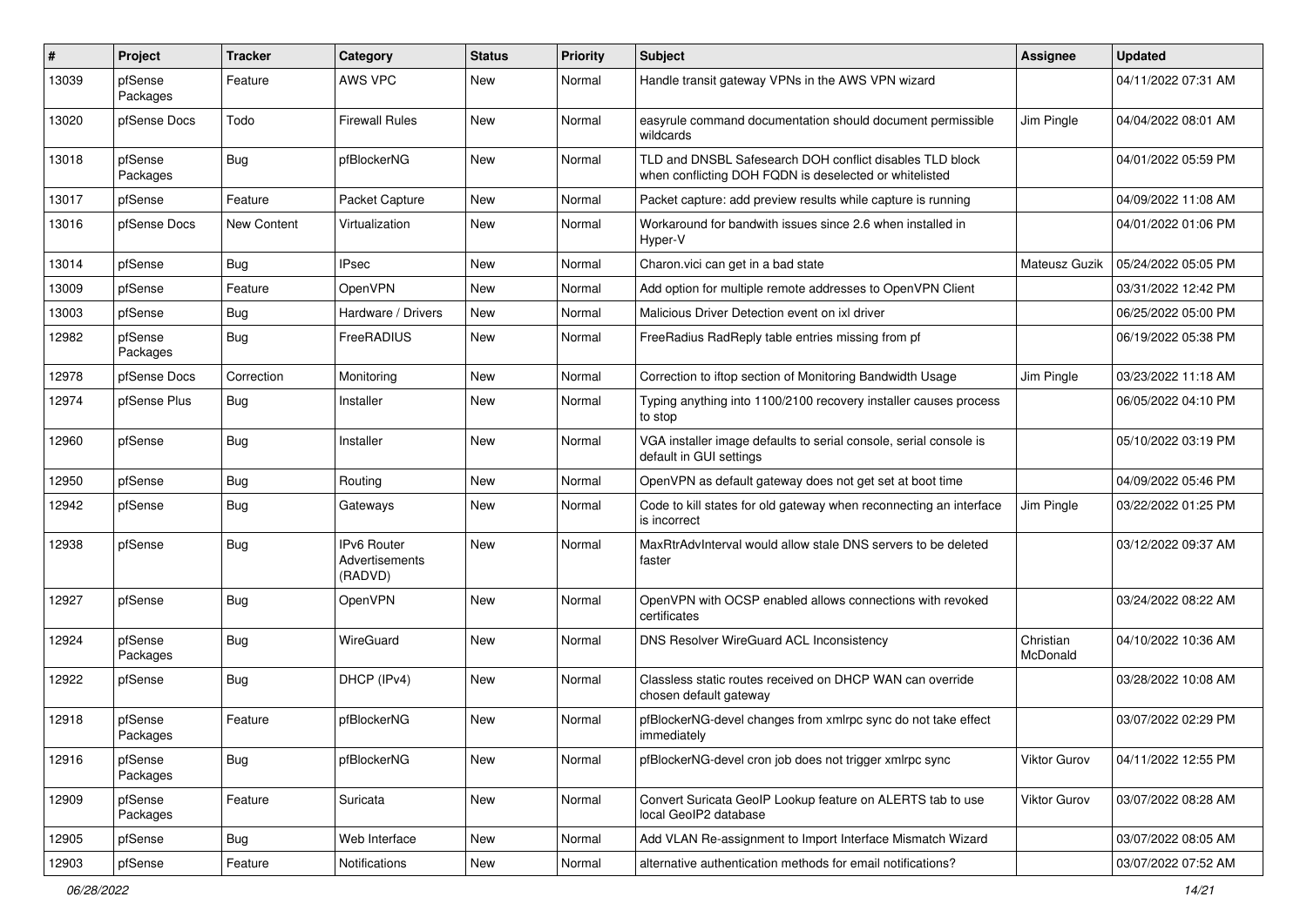| #     | Project             | <b>Tracker</b> | Category                  | <b>Status</b> | <b>Priority</b> | <b>Subject</b>                                                                                                | <b>Assignee</b>   | <b>Updated</b>      |
|-------|---------------------|----------------|---------------------------|---------------|-----------------|---------------------------------------------------------------------------------------------------------------|-------------------|---------------------|
| 12899 | pfSense<br>Packages | <b>Bug</b>     | Suricata                  | New           | Normal          | Suricata doesn't honor Pass List                                                                              |                   | 03/04/2022 01:22 PM |
| 12889 | pfSense<br>Packages | Feature        | <b>FRR</b>                | New           | Normal          | FRR GUI add set ipv6 next-hop global                                                                          |                   | 03/02/2022 06:10 AM |
| 12888 | pfSense             | Bug            | Rules / NAT               | <b>New</b>    | Normal          | pfSense sends un-NATed packets during OpenVPN startup                                                         |                   | 03/01/2022 03:13 PM |
| 12883 | pfSense Docs        | Todo           | <b>DNS</b>                | New           | Normal          | Feedback on Services - DNS Resolver - Host Overrides                                                          |                   | 02/28/2022 07:54 PM |
| 12875 | pfSense             | <b>Bug</b>     | Package System            | New           | Normal          | Import zabbix-agent6 and zabbix-proxy6 from FreeBSD Ports                                                     |                   | 05/28/2022 06:50 PM |
| 12874 | pfSense             | Feature        | OpenVPN                   | New           | Normal          | OpenVPN RADIUS Framed-Pool                                                                                    |                   | 02/25/2022 02:24 PM |
| 12861 | pfSense Docs        | Correction     | Hardware                  | New           | Normal          | pfSense hardware tuning guide references obsolete interface<br>loader variable & buffer limits                |                   | 02/23/2022 05:31 PM |
| 12860 | pfSense<br>Packages | Feature        | New Package<br>Request    | New           | Normal          | add mmc-utils package to all images                                                                           |                   | 02/24/2022 07:18 AM |
| 12859 | pfSense<br>Packages | Feature        | Zabbix                    | New           | Normal          | Add Zabbix 6.0 LTS (agent and proxy) packages                                                                 |                   | 02/23/2022 07:11 AM |
| 12857 | pfSense             | <b>Bug</b>     | Gateways                  | New           | Normal          | Firewall gateway goes away when making changes to Bridge0<br>device                                           |                   | 02/27/2022 11:20 AM |
| 12849 | pfSense             | Bug            | <b>Operating System</b>   | New           | Normal          | pfsync kernel crash on reboot                                                                                 | Mateusz Guzik     | 02/22/2022 02:02 PM |
| 12848 | pfSense             | Feature        | Dynamic DNS               | New           | Normal          | Evaluation of the DynDNS "Result Match" string                                                                |                   | 02/22/2022 02:01 AM |
| 12845 | pfSense<br>Packages | Bug            | softflowd                 | New           | Normal          | softflowd wrong vlan tag                                                                                      |                   | 02/21/2022 10:40 AM |
| 12828 | pfSense             | Bug            | Wireless                  | New           | Normal          | pfSense keeps crashing (Fatal trap 12: page fault while in kernel<br>mode)                                    |                   | 02/21/2022 07:55 AM |
| 12823 | pfSense             | <b>Bug</b>     | DHCP (IPv6)               | New           | Normal          | Multiple DHCP6 WAN connections PPPoE interface 'defached'<br>status                                           |                   | 02/18/2022 05:39 AM |
| 12822 | pfSense<br>Packages | <b>Bug</b>     | pfBlockerNG               | New           | Normal          | IPv4 Source ASN format not working                                                                            |                   | 02/18/2022 10:47 AM |
| 12812 | pfSense<br>Packages | Feature        | arpwatch                  | New           | Normal          | Would it be helpful if the FreeBSD net-mgmt/arpwatch port had an<br>option to use mail/dma for mail delivery? |                   | 02/16/2022 06:09 PM |
| 12811 | pfSense             | Bug            | <b>Gateway Monitoring</b> | New           | Normal          | Services are not restarted when PPP interfaces connect                                                        | Jim Pingle        | 05/31/2022 05:34 PM |
| 12806 | pfSense<br>Packages | Todo           | node exporter             | New           | Normal          | Update node_exporter to 1.3.1                                                                                 |                   | 02/15/2022 05:26 PM |
| 12797 | pfSense             | Bug            | UPnP/NAT-PMP              | New           | Normal          | UPnP+STUN forms invalid outbound NAT rules using the external<br>address discovered from STUN                 |                   | 02/15/2022 01:01 PM |
| 12791 | pfSense Docs        | New Content    | Diagnostics               | New           | Normal          | Diagnostic Information for Support (pfSense)                                                                  |                   | 02/13/2022 08:49 PM |
| 12787 | pfSense Docs        | Todo           | <b>IPsec</b>              | New           | Normal          | Feedback on pfSense Configuration Recipes - Routing Internet<br>Traffic Through a Site-to-Site IPsec Tunnel   |                   | 02/11/2022 11:28 PM |
| 12782 | pfSense             | Todo           | Build / Release           | New           | Normal          | Disable compatibility flag                                                                                    | <b>Brad Davis</b> | 05/17/2022 02:33 PM |
| 12774 | pfSense             | Bug            | Backup / Restore          | New           | Normal          | Picture widget image is not saved in backup                                                                   |                   | 04/04/2022 04:48 AM |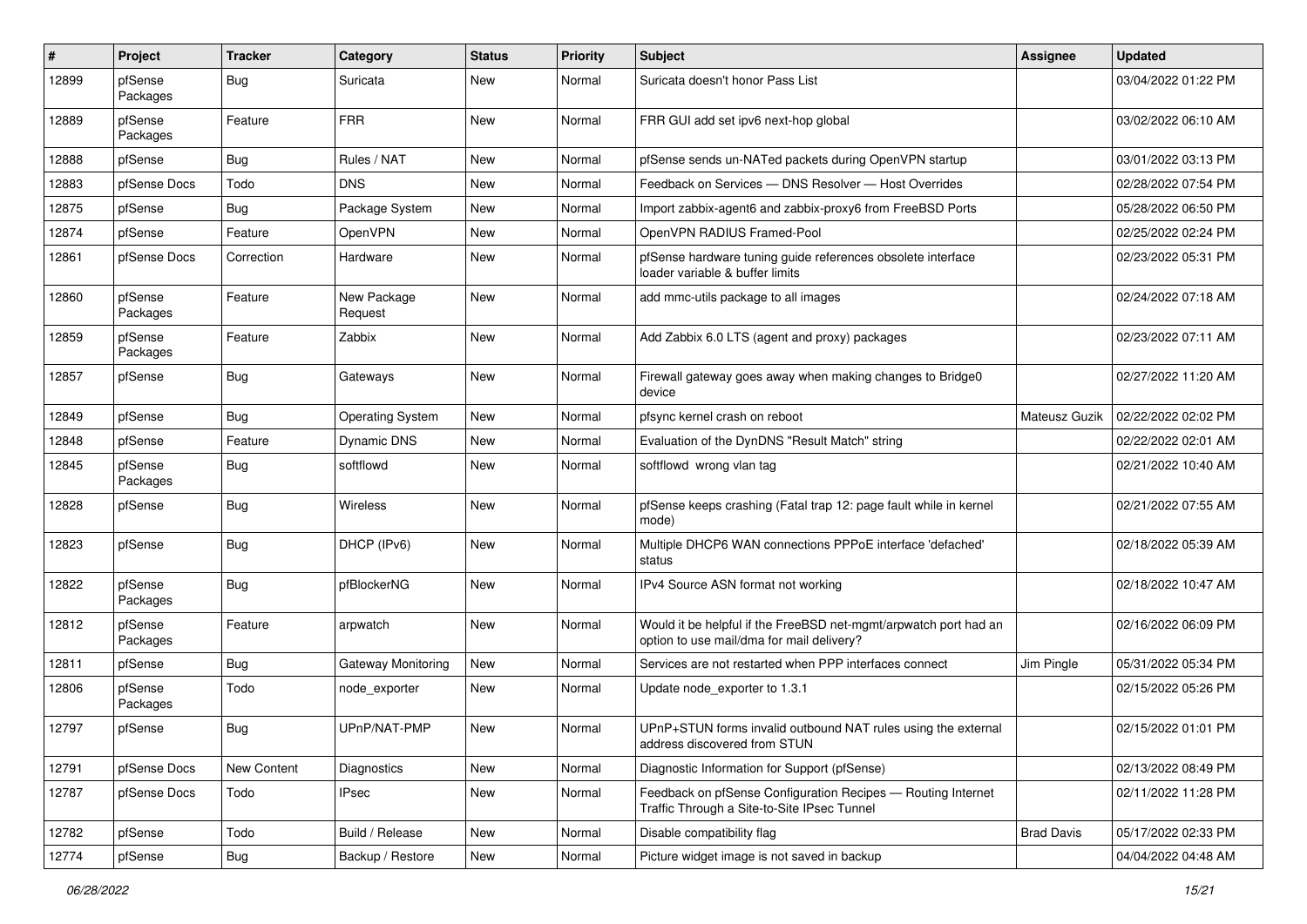| #     | Project             | <b>Tracker</b> | Category              | <b>Status</b> | Priority | <b>Subject</b>                                                                                                                         | Assignee              | <b>Updated</b>      |
|-------|---------------------|----------------|-----------------------|---------------|----------|----------------------------------------------------------------------------------------------------------------------------------------|-----------------------|---------------------|
| 12768 | pfSense             | Feature        | Upgrade               | New           | Normal   | pfSense-repo: Make sure default config file exists                                                                                     |                       | 05/17/2022 02:32 PM |
| 12767 | pfSense<br>Packages | Bug            | Avahi                 | <b>New</b>    | Normal   | Package radavahi-daemon does does not exist in current<br>pfSense version and it has been removed``` message on pfSense<br>2.7 restore |                       | 02/07/2022 11:28 AM |
| 12764 | pfSense             | Bug            | Gateways              | New           | Normal   | VTI gateway status is pending after assigning the VTI interface                                                                        |                       | 02/07/2022 05:41 AM |
| 12762 | pfSense             | Bug            | <b>IPsec</b>          | <b>New</b>    | Normal   | IPsec keep alive check ignores Child SA Start Action                                                                                   | <b>Viktor Gurov</b>   | 02/07/2022 11:21 AM |
| 12760 | pfSense<br>Packages | Bug            | WireGuard             | New           | Normal   | Link-local addresses disallowed on Wireguard interfaces                                                                                | Christian<br>McDonald | 02/07/2022 03:50 AM |
| 12756 | pfSense Docs        | Todo           | WireGuard             | New           | Normal   | Feedback on pfSense Configuration Recipes - WireGuard<br>Remote Access VPN Configuration Example                                       | Christian<br>McDonald | 05/31/2022 11:42 AM |
| 12751 | pfSense<br>Packages | Bug            | <b>FRR</b>            | <b>New</b>    | Normal   | Improve FRR route restoration after gateway events                                                                                     |                       | 02/06/2022 11:07 PM |
| 12748 | pfSense<br>Packages | Feature        | Suricata              | New           | Normal   | Suricata blocked page timestamp breakout to it's own sortable<br>column                                                                |                       | 02/01/2022 12:06 PM |
| 12747 | pfSense             | <b>Bug</b>     | Logging               | <b>New</b>    | Normal   | System log is filled by sshguard                                                                                                       |                       | 05/03/2022 03:08 AM |
| 12737 | pfSense             | Bug            | Certificates          | <b>New</b>    | Normal   | CApath is not defined by default in curl                                                                                               |                       | 05/17/2022 02:30 PM |
| 12730 | pfSense             | Bug            | <b>Captive Portal</b> | New           | Normal   | RADIUS accounting does not work if WAN is down                                                                                         |                       | 01/26/2022 05:13 AM |
| 12726 | pfSense             | <b>Bug</b>     | Authentication        | New           | Normal   | LDAP select container button auto populate                                                                                             |                       | 01/25/2022 01:48 PM |
| 12717 | pfSense<br>Packages | Todo           | Squid                 | New           | Normal   | Squid 5.x Branch                                                                                                                       |                       | 01/25/2022 06:24 PM |
| 12715 | pfSense             | Bug            | Authentication        | New           | Normal   | Long system startup time when LDAP is configured and unavailable<br>during startup.                                                    | Christian<br>McDonald | 01/24/2022 05:50 AM |
| 12711 | pfSense<br>Packages | Feature        | Telegraf              | <b>New</b>    | Normal   | Add InfluxDB V2 support                                                                                                                |                       | 01/21/2022 02:54 AM |
| 12708 | pfSense             | <b>Bug</b>     | Aliases / Tables      | <b>New</b>    | Normal   | alias with non resolving DNS entry breaks underlying pf table                                                                          |                       | 02/20/2022 06:13 PM |
| 12679 | pfSense             | Feature        | <b>Interfaces</b>     | <b>New</b>    | Normal   | Remind user to update DHCPv6 range when changing interface<br>IPv6 prefix                                                              |                       | 01/12/2022 07:36 AM |
| 12676 | pfSense             | Feature        | Rules / NAT           | <b>New</b>    | Normal   | Add the Tagged option on the Port Forward rules edit page                                                                              |                       | 01/11/2022 05:52 AM |
| 12670 | pfSense<br>Packages | Bug            | <b>ACME</b>           | New           | Normal   | ACME package writes credentials to system log                                                                                          | <b>Viktor Gurov</b>   | 03/07/2022 10:58 AM |
| 12667 | pfSense<br>Packages | Bug            | WireGuard             | <b>New</b>    | Normal   | Firewall Crashed After Upgrading Wireguard                                                                                             |                       | 01/07/2022 09:18 AM |
| 12665 | pfSense             | Feature        | Rules / NAT           | <b>New</b>    | Normal   | Ability to add custom pf rules from the GUI                                                                                            |                       | 01/07/2022 09:30 AM |
| 12659 | pfSense Docs        | Todo           | Hardware              | <b>New</b>    | Normal   | Feedback on Hardware - Hardware Tuning and Troubleshooting -<br>Flow Control for ix                                                    |                       | 01/16/2022 10:22 AM |
| 12658 | pfSense<br>Packages | Feature        | darkstat              | <b>New</b>    | Normal   | Adding prometheus metrics to darkstat                                                                                                  |                       | 05/27/2022 09:44 PM |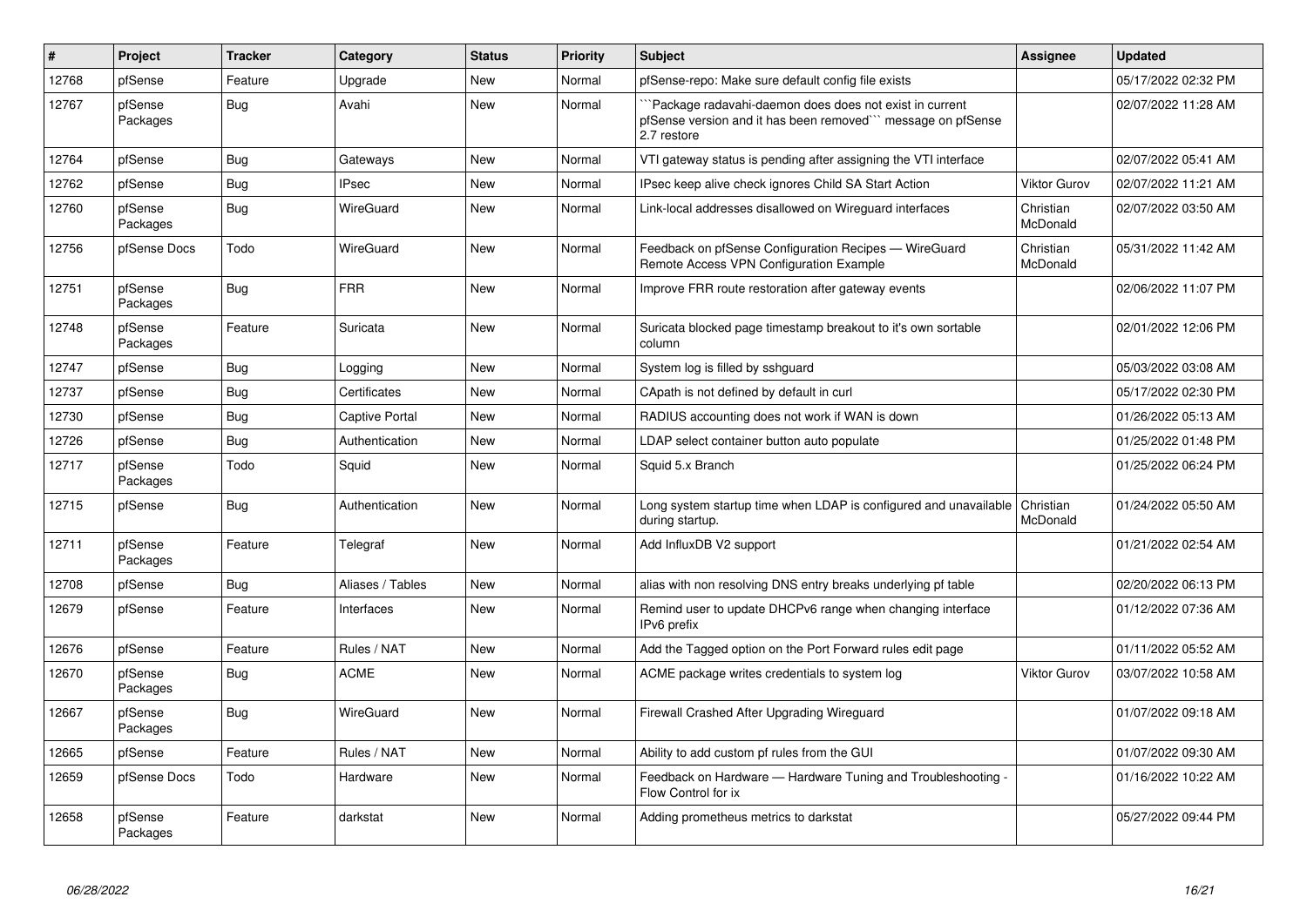| #     | Project             | <b>Tracker</b>     | Category               | <b>Status</b> | <b>Priority</b> | Subject                                                                                                                | <b>Assignee</b>       | <b>Updated</b>      |
|-------|---------------------|--------------------|------------------------|---------------|-----------------|------------------------------------------------------------------------------------------------------------------------|-----------------------|---------------------|
| 12656 | pfSense<br>Packages | Feature            | New Package<br>Request | <b>New</b>    | Normal          | <b>NextDNS</b>                                                                                                         |                       | 01/31/2022 01:50 AM |
| 12655 | pfSense<br>Packages | <b>Bug</b>         | Telegraf               | New           | Normal          | telegraf, wireguard plugin failing                                                                                     |                       | 12/30/2021 05:51 PM |
| 12648 | pfSense             | Bug                | <b>Captive Portal</b>  | <b>New</b>    | Normal          | Undocumented variables 'listenporthttp' and 'listenporthttps'                                                          |                       | 12/28/2021 10:44 AM |
| 12645 | pfSense             | <b>Bug</b>         | <b>IPsec</b>           | New           | Normal          | filterdns" does not monitor remote IPsec gateways for IPv6<br>address changes                                          | Viktor Gurov          | 06/27/2022 07:20 AM |
| 12625 | pfSense             | Feature            | Logging                | New           | Normal          | Granular logging options for default firewall rules.                                                                   |                       | 12/21/2021 06:39 PM |
| 12623 | pfSense<br>Packages | <b>Bug</b>         | <b>ACME</b>            | New           | Normal          | acme.sh package   DNS-ISPConfig settings                                                                               | Viktor Gurov          | 03/10/2022 03:42 PM |
| 12612 | pfSense             | <b>Bug</b>         | <b>DNS Resolver</b>    | <b>New</b>    | Normal          | DNS Resolver is restarted during every "rc.newwanip" event                                                             |                       | 06/03/2022 07:13 AM |
| 12602 | pfSense             | Feature            | Dynamic DNS            | New           | Normal          | DHCPv6 should allow DDNS Client updates for hosts                                                                      |                       | 12/15/2021 11:00 AM |
| 12600 | pfSense             | Feature            | Aliases / Tables       | New           | Normal          | allow custom mask for a network alias created from a FQDN                                                              |                       | 12/15/2021 10:50 AM |
| 12597 | pfSense Docs        | New Content        | Hardware               | New           | Normal          | How to reset IPMI settings and password for Netgate appliances                                                         |                       | 05/07/2022 12:33 PM |
| 12581 | pfSense             | Regression         | DHCP (IPv6)            | <b>New</b>    | Normal          | CARP IPv6 assigned address does not get advertised to endpoints<br>with RADV                                           |                       | 12/16/2021 02:34 PM |
| 12573 | pfSense<br>Packages | Feature            | New Package<br>Request | <b>New</b>    | Normal          | Dashboard widget with external connection map                                                                          | aleksei<br>prokofiev  | 12/07/2021 07:38 AM |
| 12570 | pfSense Docs        | Correction         | General                | New           | Normal          | Active appliance list missing 6100                                                                                     |                       | 12/06/2021 11:41 AM |
| 12565 | pfSense Docs        | <b>New Content</b> | OpenVPN                | New           | Normal          | Document new "Duplicate Connection Limit" option on OpenVPN<br>server instances                                        | Jim Pingle            | 12/06/2021 08:07 AM |
| 12563 | pfSense             | <b>Bug</b>         | OpenVPN                | <b>New</b>    | Normal          | OpenVPN server doesn't support Framed-IPv6-Address RADIUS<br>attribute                                                 |                       | 12/03/2021 11:19 AM |
| 12553 | pfSense             | Feature            | Backup / Restore       | <b>New</b>    | Normal          | Auto Config Backup: Allow selecting multiple backups for deletion                                                      |                       | 02/22/2022 04:27 AM |
| 12552 | pfSense             | Bug                | OpenVPN                | New           | Normal          | "Pull DNS" option within OpenVPN client does not cause pfSense<br>to use DNS servers assigned by remote OpenVPN server |                       | 12/08/2021 08:45 AM |
| 12549 | pfSense             | Regression         | <b>IPsec</b>           | New           | Normal          | Per-user Mobile IPsec settings are not applied to connecting mobile   Jim Pingle<br>clients                            |                       | 04/26/2022 07:50 AM |
| 12546 | pfSense Plus        | Feature            | Authentication         | New           | Normal          | Add 2FA Support to pfSense Plus Local Database Authentication                                                          |                       | 06/25/2022 05:30 PM |
| 12542 | pfSense             | <b>Bug</b>         | Virtual IP Addresses   | New           | Normal          | Cannot assign a same IPv6 Link-Local address to different<br>interfaces                                                |                       | 11/25/2021 01:41 AM |
| 12538 | pfSense<br>Packages | Bug                | PIMD                   | New           | Normal          | PIMD sub-interface bug                                                                                                 |                       | 11/20/2021 09:44 PM |
| 12535 | pfSense             | Documentation      | Routing                | New           | Normal          | Negate Rules function does not match the description                                                                   |                       | 11/19/2021 02:03 PM |
| 12534 | pfSense Plus        | Feature            | Hardware / Drivers     | New           | Normal          | Generate a ISO Image for Remote Restore of pfSense Plus on the<br>XG-1537 and 1541 units with IPMI                     |                       | 05/30/2022 10:28 AM |
| 12526 | pfSense<br>Packages | Feature            | WireGuard              | New           | Normal          | <b>WireGuard Widget</b>                                                                                                | Christian<br>McDonald | 11/17/2021 07:15 AM |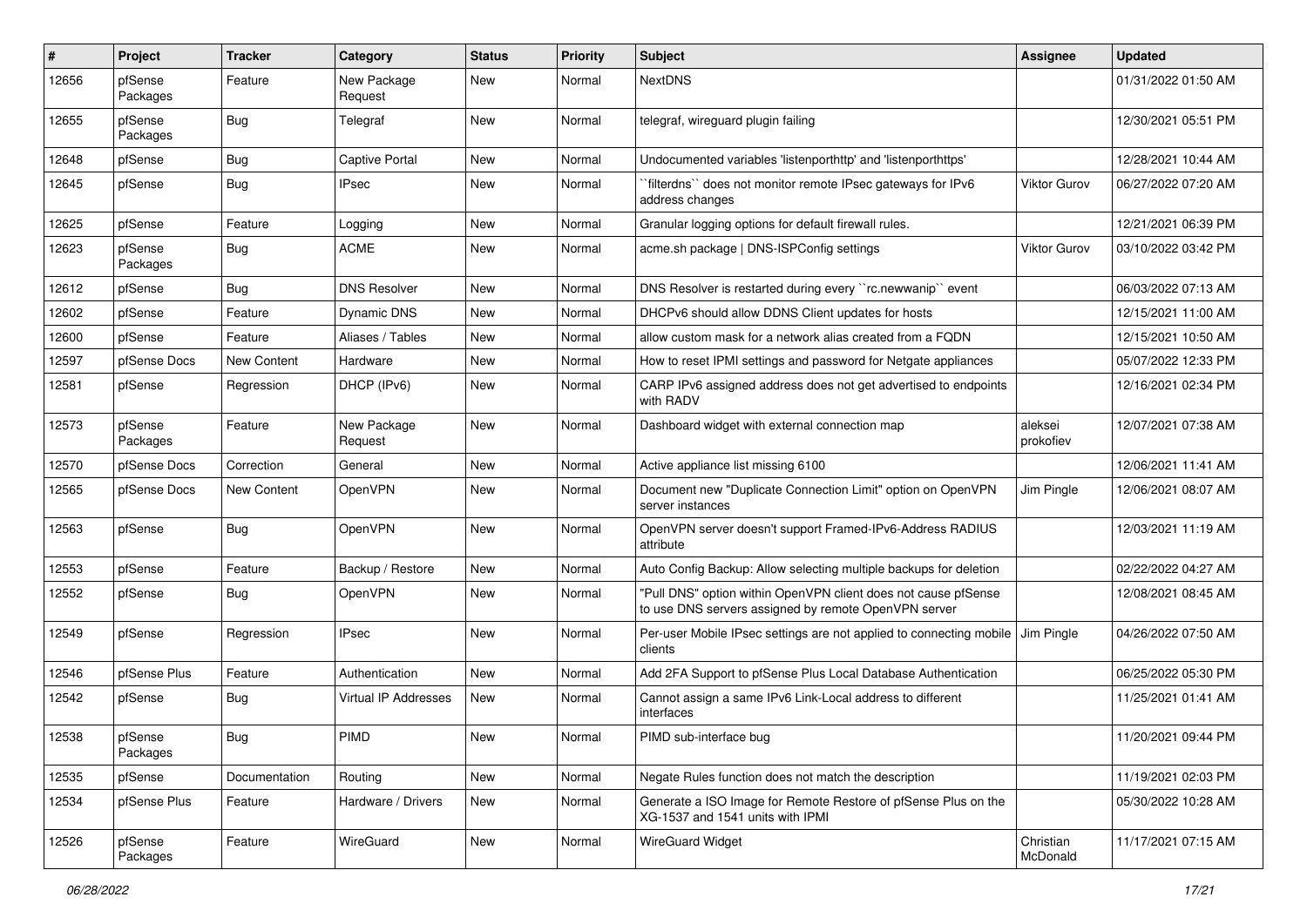| #     | Project             | <b>Tracker</b> | Category                 | <b>Status</b> | <b>Priority</b> | <b>Subject</b>                                                                                                                   | Assignee              | <b>Updated</b>      |
|-------|---------------------|----------------|--------------------------|---------------|-----------------|----------------------------------------------------------------------------------------------------------------------------------|-----------------------|---------------------|
| 12525 | pfSense<br>Packages | Feature        | WireGuard                | New           | Normal          | WireGuard Tunnel restore configuration                                                                                           | Christian<br>McDonald | 11/17/2021 07:15 AM |
| 12524 | pfSense Plus        | Feature        | <b>Operating System</b>  | New           | Normal          | OpenSSL QAT Engine                                                                                                               |                       | 04/10/2022 02:54 AM |
| 12519 | pfSense             | Bug            | Authentication           | New           | Normal          | Fail authentication using special character in password via the<br><b>LDAP</b> connector                                         |                       | 11/12/2021 07:39 AM |
| 12513 | pfSense<br>Packages | Feature        | WireGuard                | <b>New</b>    | Normal          | WireGuard Utilization Status (Beyond Active Connection)                                                                          | Christian<br>McDonald | 12/22/2021 08:40 PM |
| 12509 | pfSense             | <b>Bug</b>     | OpenVPN                  | New           | Normal          | Deffered authentication does not work with auth-gen-token<br>external-auth or pusk "auth-token"                                  |                       | 11/08/2021 04:01 AM |
| 12508 | pfSense             | <b>Bug</b>     | <b>DHCP Relay</b>        | <b>New</b>    | Normal          | DHCP Relay over VPN                                                                                                              |                       | 11/06/2021 11:25 AM |
| 12504 | pfSense             | Bug            | Interfaces               | New           | Normal          | BCM57412 NetXtreme-E 10Gb RDMA Ethernet controller issue                                                                         |                       | 11/05/2021 04:51 AM |
| 12502 | pfSense<br>Packages | Feature        | syslog-ng                | New           | Normal          | Syslog-ng Configuration Library (scl) missing                                                                                    |                       | 11/02/2021 06:06 PM |
| 12491 | pfSense<br>Packages | Feature        | squidguard               | <b>New</b>    | Normal          | squidquard: allow multiple regex                                                                                                 |                       | 10/28/2021 03:30 PM |
| 12483 | pfSense             | <b>Bug</b>     | Configuration<br>Backend | New           | Normal          | GUI creates inconsistent config.xml                                                                                              |                       | 10/23/2021 06:48 AM |
| 12473 | pfSense             | Feature        | <b>IPsec</b>             | <b>New</b>    | Normal          | Allow user adjustment of IPsec Keep Alive periodic checks                                                                        |                       | 12/22/2021 05:59 AM |
| 12467 | pfSense             | <b>Bug</b>     | <b>Captive Portal</b>    | New           | Normal          | CP error on client disconnect after reboot                                                                                       |                       | 10/17/2021 05:35 AM |
| 12465 | pfSense<br>Packages | Feature        | haproxy                  | New           | Normal          | Add forwardfor advanced usecases                                                                                                 |                       | 10/16/2021 07:35 PM |
| 12461 | pfSense Docs        | Todo           | Hardware                 | <b>New</b>    | Normal          | Improve macOS Serial Command Instructions                                                                                        |                       | 10/15/2021 03:47 PM |
| 12459 | pfSense             | Todo           | Virtual IP Addresses     | New           | Normal          | Add IP Alias subnet input validation                                                                                             |                       | 10/15/2021 09:35 AM |
| 12458 | pfSense             | Feature        | Authentication           | New           | Normal          | Use "unixHomeDirectory" instead of "homeDirectory" when LDAP<br>authentication server is Active Directory                        |                       | 10/15/2021 08:18 AM |
| 12451 | pfSense             | <b>Bug</b>     | Virtual IP Addresses     | New           | Normal          | deleteVIP() does not check RFC2136 Update Source                                                                                 |                       | 10/13/2021 10:06 AM |
| 12444 | pfSense<br>Packages | <b>Bug</b>     | ntop                     | New           | Normal          | ntopng throws errors when viewing single host                                                                                    |                       | 10/11/2021 12:39 PM |
| 12436 | pfSense             | <b>Bug</b>     | PPPoE Server             | New           | Normal          | Pppoe server config gui does not allow setting of chap<br>authentication, and sets the network start address for allocation to 0 |                       | 10/21/2021 08:15 AM |
| 12427 | pfSense<br>Packages | Todo           | haproxy                  | New           | Normal          | ha-proxy: action order in the GUI is not keeped in the resulting<br>ha-proxy configuration                                       |                       | 10/06/2021 07:02 AM |
| 12421 | pfSense             | <b>Bug</b>     | Rules / NAT              | New           | Normal          | IPV6 limiter bug                                                                                                                 |                       | 10/02/2021 08:44 AM |
| 12411 | pfSense Docs        | Todo           | <b>High Availability</b> | New           | Normal          | Feedback on High Availability - pfSense XML-RPC Config Sync<br>Overview                                                          |                       | 09/29/2021 10:39 AM |
| 12402 | pfSense Docs        | Todo           | Configuration            | New           | Normal          | Feedback on Configuration - Advanced Configuration Options -<br>Notifications                                                    |                       | 09/24/2021 12:46 AM |
| 12401 | pfSense             | <b>Bug</b>     | <b>Traffic Graphs</b>    | New           | Normal          | Traffic graphs with untagged and tagged VLAN on same interface                                                                   |                       | 09/23/2021 09:18 PM |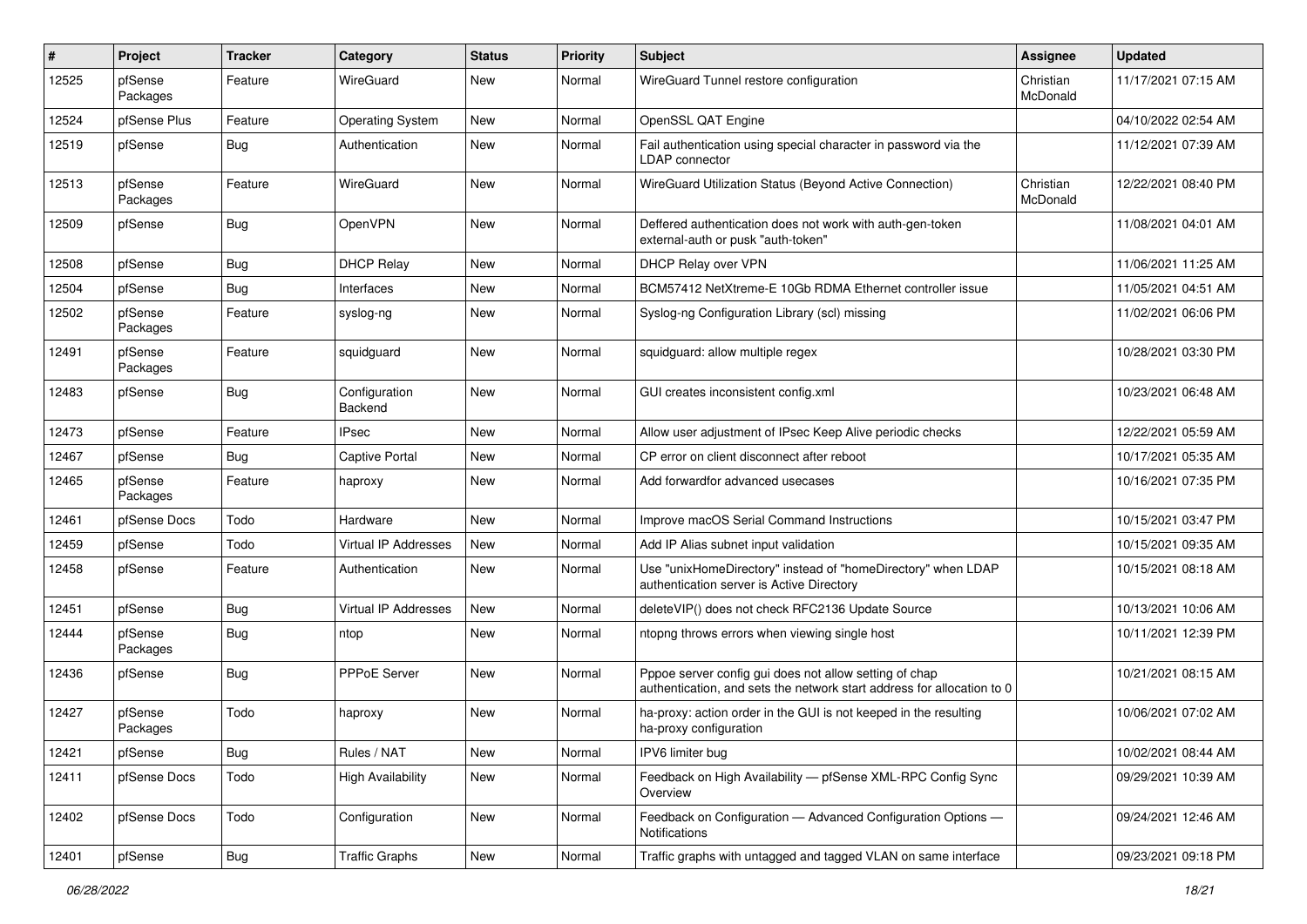| ∦     | Project             | <b>Tracker</b> | Category                 | <b>Status</b> | <b>Priority</b> | Subject                                                                                                         | <b>Assignee</b>     | <b>Updated</b>      |
|-------|---------------------|----------------|--------------------------|---------------|-----------------|-----------------------------------------------------------------------------------------------------------------|---------------------|---------------------|
| 12400 | pfSense Docs        | Correction     | <b>NAT</b>               | New           | Normal          | NAT 1:1 documentation - multi-wan information                                                                   |                     | 03/13/2022 12:53 PM |
| 12395 | pfSense Docs        | Todo           | Packages                 | New           | Normal          | Feedback on Packages - FRR Package - Border Gateway<br>Protocol - BGP Required Information                      |                     | 09/21/2021 04:32 PM |
| 12382 | pfSense             | Regression     | OpenVPN                  | New           | Normal          | Certificate Depth checking creates OpenVPN micro-outages every<br>time a user authenticates after 2.5.2 upgrade |                     | 01/17/2022 04:17 AM |
| 12367 | pfSense             | Todo           | Installer                | New           | Normal          | ZFS: Do not show memstick disk on target list                                                                   |                     | 09/13/2021 07:37 AM |
| 12358 | pfSense<br>Packages | Feature        | pfBlockerNG              | New           | Normal          | IP List Copy/Import/Export                                                                                      |                     | 09/09/2021 01:56 PM |
| 12357 | pfSense             | <b>Bug</b>     | <b>Captive Portal</b>    | New           | Normal          | Captive Portal popup Logout button loads full login page in popup<br>when clicked                               |                     | 10/27/2021 12:10 PM |
| 12338 | pfSense<br>Packages | Bug            | <b>RRD Summary</b>       | <b>New</b>    | Normal          | RRD Summary does not report data on 3100                                                                        |                     | 04/15/2022 02:54 PM |
| 12335 | pfSense             | Bug            | <b>IPsec</b>             | <b>New</b>    | Normal          | IPsec DNS inefficiency                                                                                          | Jim Pingle          | 04/26/2022 07:50 AM |
| 12329 | pfSense<br>Packages | Feature        | Avahi                    | New           | Normal          | Add optional floating firewall rules for IPv4 and IPv6                                                          |                     | 02/09/2022 04:43 PM |
| 12308 | pfSense<br>Packages | Feature        | New Package<br>Request   | New           | Normal          | Dynamicaly Update Firewall Aliases from OpenVPN LDAP Group<br>membership of the connected user                  |                     | 08/27/2021 12:51 AM |
| 12300 | pfSense             | Feature        | Hardware / Drivers       | <b>New</b>    | Normal          | Add Aquantia Atlantic driver to pfsense                                                                         |                     | 09/14/2021 06:49 AM |
| 12286 | pfSense<br>Packages | Bug            | FreeRADIUS               | New           | Normal          | Add support for ntlm_auth in LDAP                                                                               |                     | 08/20/2021 08:27 AM |
| 12283 | pfSense             | Bug            | Authentication           | <b>New</b>    | Normal          | LDAP/RADIUS authentication servers configuration does not allow<br>source IP address to be specified            |                     | 08/20/2021 01:15 AM |
| 12281 | pfSense<br>Packages | Feature        | Nut                      | <b>New</b>    | Normal          | Add support for Telegram/Pushover notifications                                                                 | <b>Viktor Gurov</b> | 01/24/2022 07:25 AM |
| 12268 | pfSense Docs        | Todo           | <b>Firewall Rules</b>    | New           | Normal          | Feedback on Firewall - Aliases                                                                                  |                     | 08/17/2021 12:55 AM |
| 12260 | pfSense<br>Packages | <b>Bug</b>     | ntop                     | New           | Normal          | Update popup and version missmatch?                                                                             |                     | 01/08/2022 05:53 AM |
| 12259 | pfSense             | Bug            | <b>Operating System</b>  | New           | Normal          | Intel em NICs Suffering Performance Degradation on FreeBSD12                                                    |                     | 02/25/2022 09:28 PM |
| 12249 | pfSense             | Bug            | Backup / Restore         | New           | Normal          | HAProxy causing failed ACB backups                                                                              |                     | 11/15/2021 11:58 PM |
| 12243 | pfSense             | Todo           | Package System           | <b>New</b>    | Normal          | Implement "``plugin_interfaces()``                                                                              |                     | 02/07/2022 03:50 AM |
| 12237 | pfSense Docs        | Todo           | Hardware                 | New           | Normal          | Feedback on Hardware - Hardware Tuning and Troubleshooting                                                      |                     | 08/10/2021 03:13 AM |
| 12190 | pfSense             | Feature        | Rules / NAT              | New           | Normal          | Add ability to reference ipv6 prefix in firewall rules and aliases                                              |                     | 08/05/2021 01:47 PM |
| 12188 | pfSense<br>Packages | Bug            | OpenVPN Client<br>Export | New           | Normal          | client export breaks multi remote configurations                                                                |                     | 10/02/2021 05:58 PM |
| 12179 | pfSense<br>Packages | Feature        | qemu-guest-agent         | New           | Normal          | QEMU package                                                                                                    |                     | 07/30/2021 08:02 AM |
| 12162 | pfSense Docs        | Todo           | Products                 | New           | Normal          | Add "usb reset" as possible solution for non-booting flash drives on<br>the SG-1100                             |                     | 10/07/2021 02:19 PM |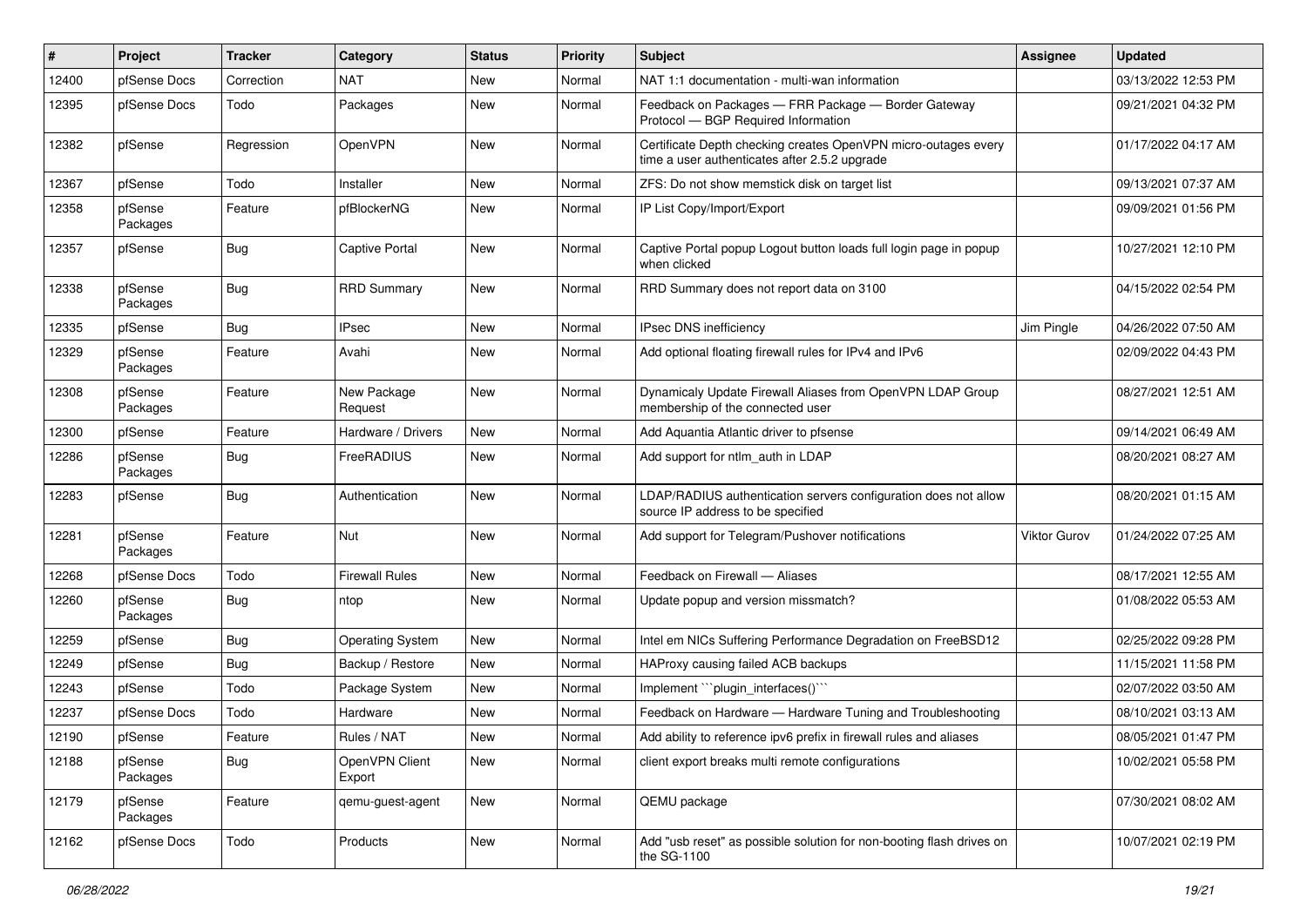| #     | Project             | <b>Tracker</b> | Category                    | <b>Status</b> | <b>Priority</b> | <b>Subject</b>                                                                                       | <b>Assignee</b> | <b>Updated</b>      |
|-------|---------------------|----------------|-----------------------------|---------------|-----------------|------------------------------------------------------------------------------------------------------|-----------------|---------------------|
| 12139 | pfSense             | Feature        | <b>DNS Forwarder</b>        | <b>New</b>    | Normal          | Add support in for specifying a DNSMASQ configuration file                                           |                 | 07/16/2021 09:45 PM |
| 12130 | pfSense<br>Packages | Bug            | Zeek                        | <b>New</b>    | Normal          | Zeek fails to start                                                                                  |                 | 07/15/2021 02:00 AM |
| 12126 | pfSense<br>Packages | <b>Bug</b>     | FreeRADIUS                  | New           | Normal          | freeradius3 0.15.7 31                                                                                |                 | 10/11/2021 08:21 AM |
| 12122 | pfSense             | Bug            | Web Interface               | <b>New</b>    | Normal          | Perform greedy actions asychronously                                                                 |                 | 07/10/2021 01:10 PM |
| 12121 | pfSense             | Feature        | OpenVPN                     | <b>New</b>    | Normal          | Wider "local network(s)" fields in OpenVPN server configuration                                      |                 | 07/19/2021 07:37 AM |
| 12120 | pfSense             | Feature        | <b>DHCP Relay</b>           | New           | Normal          | Permit several sets of destination DHCP servers in DHCP relay                                        |                 | 07/11/2021 05:41 PM |
| 12098 | pfSense Docs        | Correction     | Configuration               | New           | Normal          | Feedback on pfSense Configuration Recipes - Accessing a<br><b>CPE/Modem from Inside the Firewall</b> |                 | 07/02/2021 02:30 AM |
| 12097 | pfSense<br>Packages | Feature        | pfBlockerNG                 | New           | Normal          | Add dnsbl and geoip logs to system log                                                               |                 | 07/06/2021 01:25 PM |
| 12095 | pfSense             | Bug            | Authentication              | <b>New</b>    | Normal          | Memory leak in pcscd                                                                                 |                 | 06/01/2022 01:01 PM |
| 12091 | pfSense             | Feature        | Authentication              | <b>New</b>    | Normal          | RFE: Add support for sssd authentication                                                             |                 | 12/10/2021 04:55 PM |
| 12084 | pfSense<br>Packages | <b>Bug</b>     | <b>FRR</b>                  | <b>New</b>    | Normal          | libfrr.so.0 error on SG-1100                                                                         |                 | 06/26/2021 08:22 AM |
| 12079 | pfSense             | Bug            | <b>IGMP Proxy</b>           | <b>New</b>    | Normal          | IGMPProxy: kernel panic, Sleeping thread owns a non-sleepable<br>lock                                | Mateusz Guzik   | 05/10/2022 03:14 PM |
| 12077 | pfSense             | Feature        | Gateways                    | <b>New</b>    | Normal          | Allow stick-connections per gateway group                                                            |                 | 06/24/2021 08:45 AM |
| 12063 | pfSense Docs        | Todo           | Dynamic DNS                 | <b>New</b>    | Normal          | Feedback on Services - Dynamic DNS - Configuring RFC 2136<br>Dynamic DNS updates                     |                 | 06/18/2021 06:24 PM |
| 12056 | pfSense             | Bug            | Logging                     | <b>New</b>    | Normal          | Filterlog says "Unknown Option %u"                                                                   |                 | 06/18/2021 05:51 AM |
| 12033 | pfSense<br>Packages | Bug            | pfBlockerNG                 | <b>New</b>    | Normal          | maxmindb and sqlite3 modules not found                                                               |                 | 10/01/2021 04:42 AM |
| 12009 | pfSense<br>Packages | <b>Bug</b>     | Zabbix                      | <b>New</b>    | Normal          | Zabbix Agent starts twice by /etc/rc.start_packages                                                  |                 | 06/08/2021 01:35 AM |
| 11997 | pfSense<br>Packages | <b>Bug</b>     | <b>IPsec Profile Wizard</b> | <b>New</b>    | Normal          | Add Support for Android Strongswan Profiles in the Profile Wizard                                    | Jim Pingle      | 07/10/2021 07:51 PM |
| 11974 | pfSense             | Feature        | <b>XMLRPC</b>               | <b>New</b>    | Normal          | XMLRPC synchronization for igmmproxy settings                                                        |                 | 05/29/2021 03:58 PM |
| 11970 | pfSense<br>Packages | Bug            | Coreboot                    | <b>New</b>    | Normal          | Netgate Firmware Upgrade Doesn't Work on XG-2758                                                     |                 | 04/21/2022 12:39 PM |
| 11963 | pfSense<br>Packages | Feature        | <b>FRR</b>                  | <b>New</b>    | Normal          | Dynamically change OSPF interface costs on selected interfaces<br>on CARP event                      |                 | 05/26/2021 04:13 AM |
| 11956 | pfSense             | Feature        | Web Interface               | <b>New</b>    | Normal          | "add" button in the top of pages with many user-added items                                          |                 | 07/10/2021 01:01 PM |
| 11954 | pfSense             | Feature        | <b>IGMP Proxy</b>           | New           | Normal          | <b>Multicast limits</b>                                                                              |                 | 05/25/2021 12:36 AM |
| 11953 | pfSense             | <b>Bug</b>     | <b>IGMP Proxy</b>           | New           | Normal          | XG-1541 crashes when igmpproxy is enabled and network<br>interfaces status change                    |                 | 05/24/2021 04:55 PM |